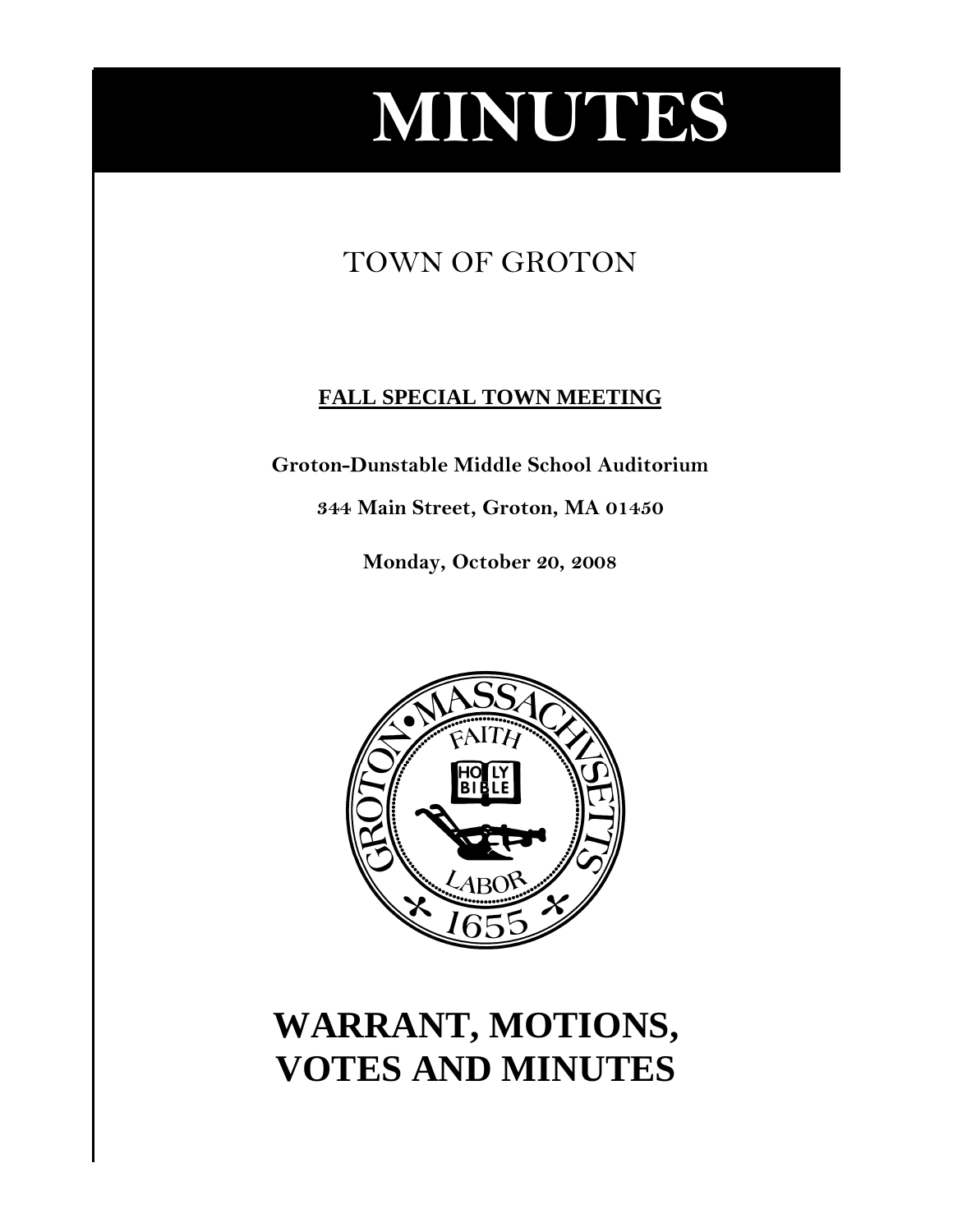Meeting was called to order at 7:19 PM. A quorum of 135 Groton voters was present.

The chair declared that the warrant was duly posted. A motion to waive the reading of the warrant was made and seconded. The reading of the warrant was waived.

Mr. Frank Belitsky led the Pledge of Allegiance.

Chairman Josh Degen announced the hiring of Groton's first Town Manager, Mr. Mark Haddad. Mark Haddad addressed the meeting. Jeff Ritter, outgoing Interim Administrative Officer, was recognized for his contributions to the Town.

#### **WARRANT, MOTIONS and VOTES**

Middlesex: Commonwealth of Massachusetts To any Constable in the Town of Groton

#### **Greetings:**

In the name of the Commonwealth aforesaid, you are hereby required to notify and warn said inhabitants of said Town qualified to vote on Town affairs to assemble in the Groton-Dunstable Middle School Auditorium in said Town on Monday, the twentieth day of October next, at 7:00 P.M. in the evening, to consider the following:

#### **ARTICLE LISTINGS**

| Article 1:         | <b>Prior Year Fiscal Bills</b>                 |
|--------------------|------------------------------------------------|
| Article 2:         | Current Year Transfers                         |
| <b>Article 3:</b>  | Fund Highway, Water, Transfer Station Contract |
| <b>Article 4:</b>  | <b>COLA</b> for By-Law Employees               |
| <b>Article 5:</b>  | <b>COLA</b> for Elected Officials              |
| Article 6:         | Funding Salary for New Town Manager            |
| Article 7:         | Actuarial Service                              |
| <b>Article 8:</b>  | Snow & Ice Budget                              |
| <b>Article 9:</b>  | Transfer a Sum of Money to the Capital         |
|                    | <b>Stabilization Fund</b>                      |
| <b>Article 10:</b> | Transfer a Sum of Money to the                 |
|                    | <b>Stabilization Fund</b>                      |
| Article 11:        | Offset the tax Rate                            |
| <b>Article 12:</b> | Demand Fees                                    |
| <b>Article 13:</b> | Transfer of Funds to the Conservation Fund     |
| <b>Article 14:</b> | Land Grant, Boston Road                        |

- **Article 15:** Certificate of Title
- **Article 16:** Street Acceptance Star House Lane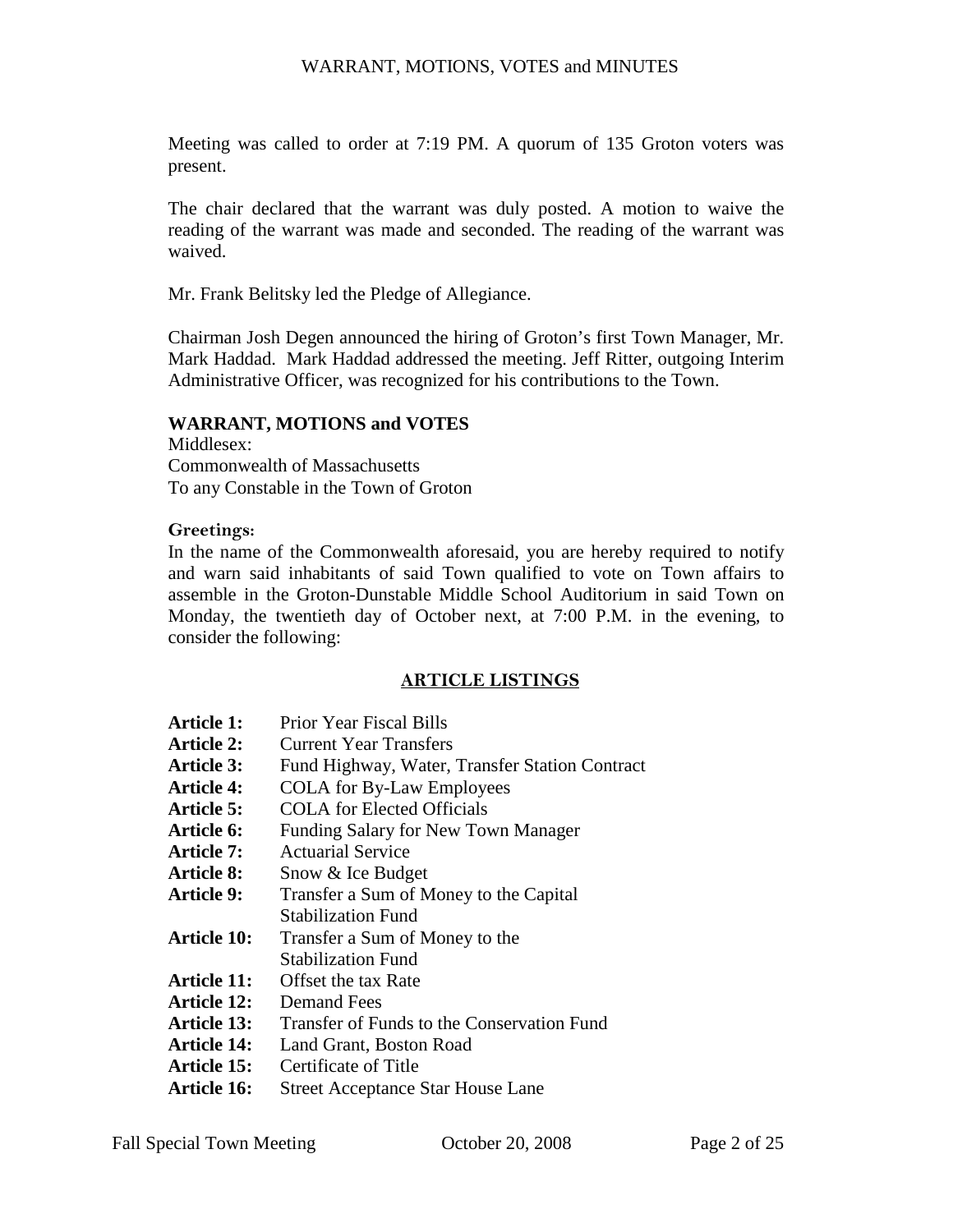| <b>Article 17:</b> | <b>Affordable Housing Trust Fund</b>              |
|--------------------|---------------------------------------------------|
| <b>Article 18:</b> | <b>Trench Permitting and Inspection Authority</b> |
| <b>Article 19:</b> | Acquisition of Cemetery land for Use by           |
|                    | the Williams Barn Committee                       |
| <b>Article 20:</b> | <b>Transfer from Sewer Surplus</b>                |
| <b>Article 21:</b> | Land Acquisition Lowell Road                      |
| <b>Article 22:</b> | <b>Electric Light Department Appropriation</b>    |
|                    | of Funds for Land Acquisition                     |
| <b>Article 23:</b> | <b>Wind Energy Conversion Facilities</b>          |
| <b>Article 24:</b> | <b>Amend Accessory Apartment By-Law</b>           |
| <b>Article 25:</b> | Amend Chapter 119 Building Numbering              |
|                    |                                                   |

### **ARTICLE 1: PRIOR YEAR FISCAL BILLS**

To see if the Town will vote to transfer from the General Excess and Deficiency Fund (Free Cash) sums of money for the payment of unpaid bills of a prior fiscal year, or take any action thereon.

\_\_\_\_\_\_\_\_\_\_\_\_\_\_\_\_

**Sponsored By: BOARD OF SELECTMEN Board of Selectmen: Recommendation – not disclosed Finance Committee: Recommendation – Unanimous Summary:** *Town Meeting approval is required to pay bills from a prior fiscal year. A list will be provided at Town Meeting.* 

**Quantum of Vote: 9/10** 

#### **MOTION: (Josh Degen)**

I move that the Town vote to transfer from the Excess and Deficiency Fund (Free Cash) the following sums of money for the payment of the following bills of a prior fiscal year:

| Fire Department, Expenses      | \$33.00  |
|--------------------------------|----------|
| Solid Waste Disposal, Expenses | \$270.00 |
| For a total of                 | \$303.00 |

*Explanation: Bills from a prior year were received after the close of FY 2008. This article appropriates the funds to pay them.* 

Moved and Seconded.

#### **VOTE:**

 **Unanimous** 

#### **ARTICLE 2: CURRENT YEAR TRANSFERS**

To see if the Town will vote to transfer certain sums of money within the Fiscal Year 2009 budget, or take any action thereon.

| <b>Sponsored By:</b>       | <b>BOARD OF SELECTMEN</b>         |
|----------------------------|-----------------------------------|
| <b>Board of Selectmen:</b> | <b>Recommendation – Unanimous</b> |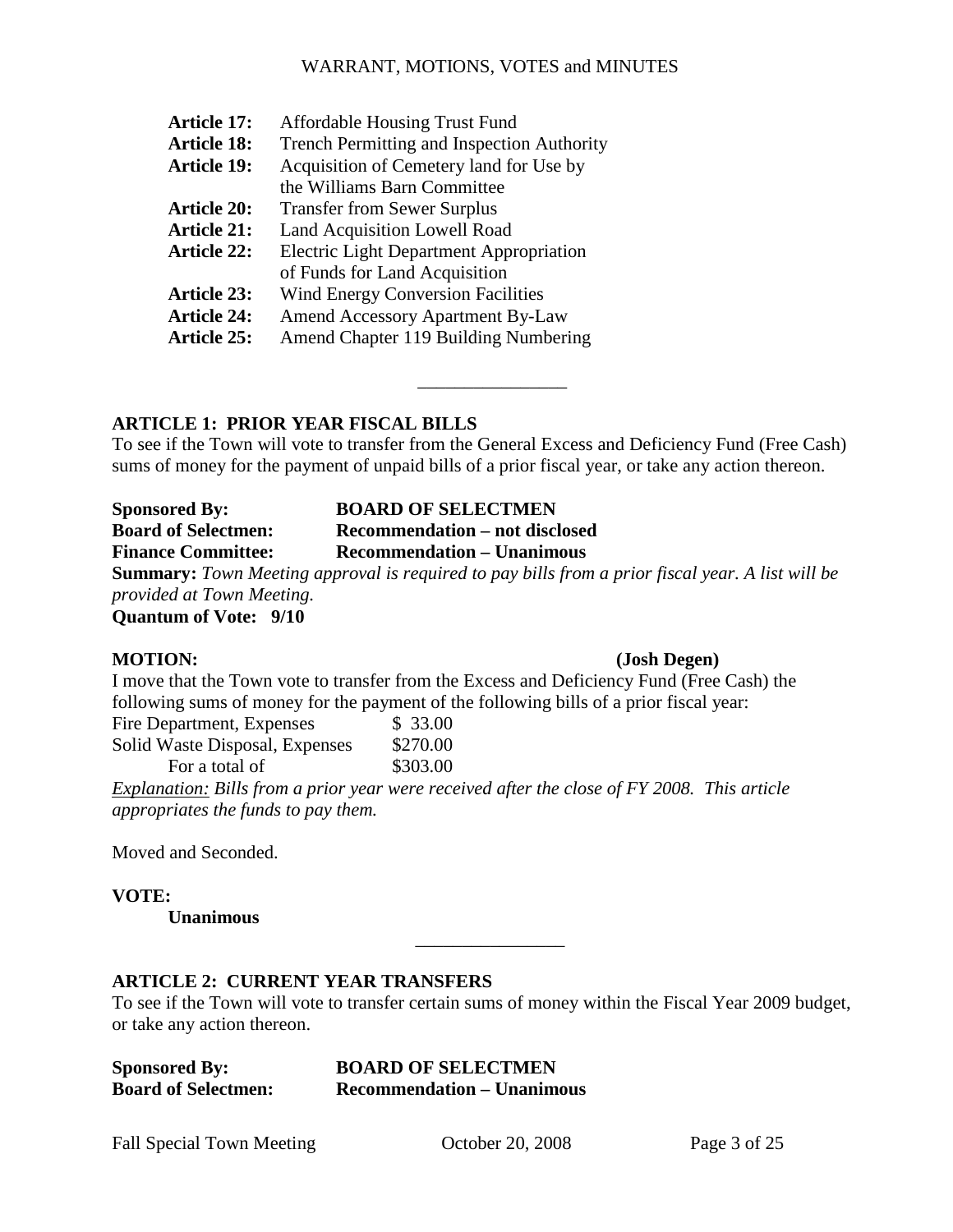#### **Finance Committee: Recommendation – Unanimous**

**Summary:** *This action allows for the transfer of budget amounts from one line item to another, with no effect on the total budget appropriation. A list of transfers will be available at Town Meeting.* **Quantum of Vote:** *Majority* 

#### **MOTION (Josh Degen)**

I move that the Town vote to transfer, within the Fiscal Year 2009 budget, \$4500 from line item 5001, Highway Wages to Line Item 5002, Highway expenses.

*Explanation: The article moves funds from one line item to another within the Highway Department with no effect on the total departmental budget.* 

Moved and Seconded

**VOTE** 

 **Unanimous** 

#### **ARTICLE 3: FUND HIGHWAY, WATER, TRANSFER STATION CONTRACT**

To see if the Town will vote to raise and appropriate, transfer from available funds or borrow a sum of money to fund the Highway, Water, and Transfer Station employees' contract.

\_\_\_\_\_\_\_\_\_\_\_\_\_\_\_\_

**Sponsored By: BOARD OF SELECTMEN Board of Selectmen: Recommendation – not disclosed Finance Committee: Recommendation – Unanimous Summary:** *The article will approve and fund the first year Highway, Water, and Transfer Station Employees Agreement contract.* 

**Quantum of Vote:** *Majority* 

### **MOTION (Fran Dillon)**

I move that the Town vote to transfer from the Excess and Deficiency Fund (Free Cash) the following sums of money to the following line items within the Fiscal Year 2009 budget to fund the first year of the SEIU 888 Highway, Water and Transfer Station employees contract: Line Item 5001 Highway Wages \$10,000 Line Item 5060 Solid Waste Wages \$1,800 For a total of \$11,800 *Explanation*: *The labor contract has been settled for the "DPW" union. This article provides the funds to pay for a Cost of Living increase of 2% for FY 2009.* 

Moved and Seconded

#### **VOTE**

 **Unanimous**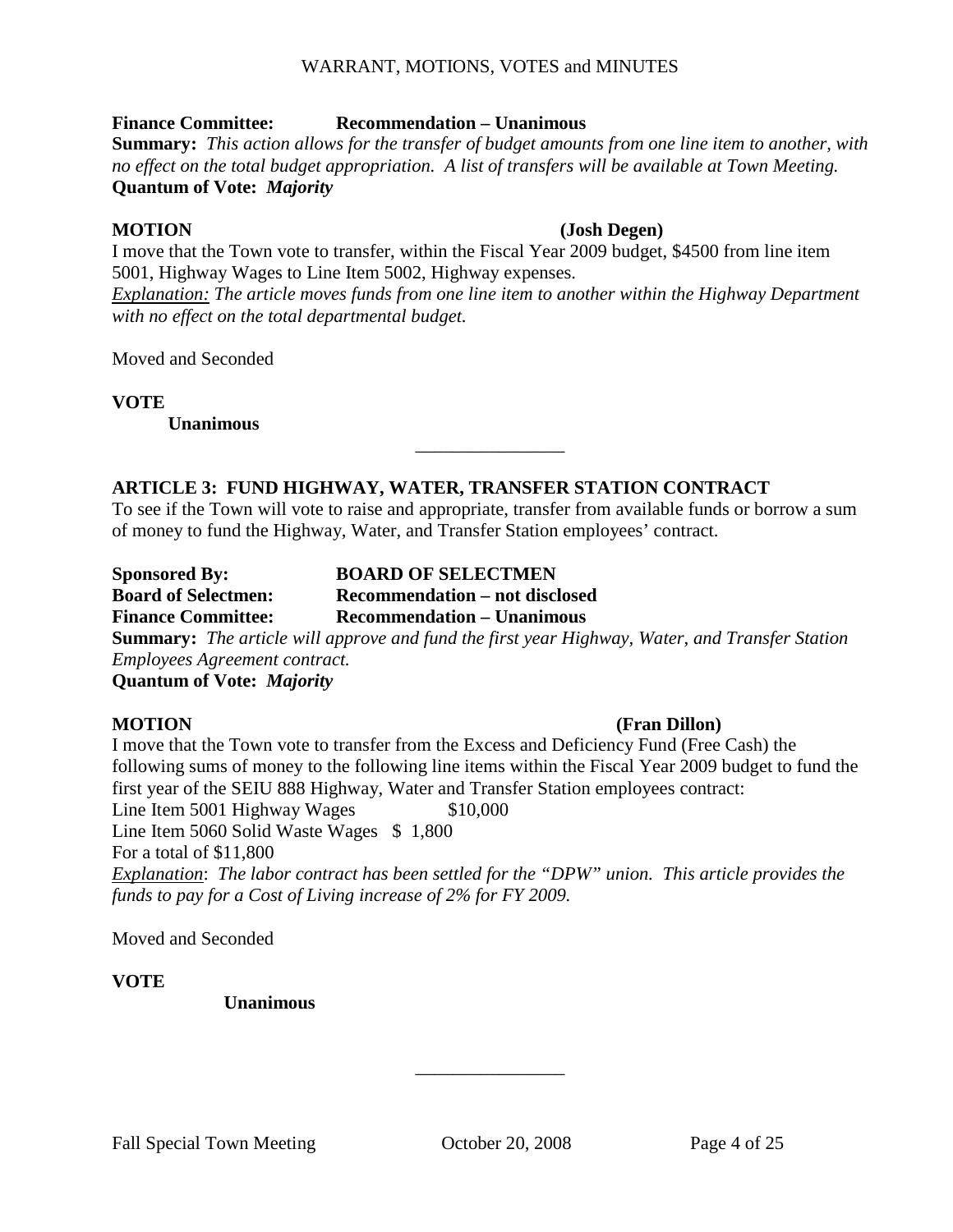#### **ARTICLE 4: COLA FOR BY-LAW EMPLOYEES**

To see if the Town will vote to amend the Town of Groton Wage and Classification schedule as shown in the schedule to be distributed at Town Meeting and to raise and appropriate or transfer from available funds a sum of money to fund the line items also shown in a handout to be distributed at Town Meeting, or take any action thereon.

**Sponsored By: BOARD OF SELECTMEN Board of Selectmen: Recommendation – Unanimous Finance Committee: Recommendation – Unanimous** 

**Summary:** *This article proposes to provide and fund a 2% COLA for FY09 for employees who are covered by the Personnel By-Law or who have individual contracts.*  **Quantum of Vote:** *Majority* 

#### **MOTION (Fran Dillon)**

I move that the Town vote to amend the Personnel By-Law Wage and Classification schedule as shown in the handout distributed at this Town Meeting and to transfer from the Excess and Deficiency Fund (Free Cash) a total of \$17,880 to fund line items within the Fiscal Year 2009 Budget as shown in a separate handout distributed at this town meeting. *Explanation*: *This article transfers funds the 2% Cost of Living increase recommended for nonunion employees.* 

Moved and Seconded

#### **Minutes**

*Mr. Dillon introduced two addenda to the Town Meeting Warrant: Wage and Classification Schedule and Fiscal Summary/Free Cash Analysis/By-Law Employees' Cost of Living Increases.* 

*Mr. Dillon read a letter from Headmaster Rick Commons of the Groton School which announced an increase in the Groton School annual contribution to the Town from \$31,000 to \$100,000 for the next twenty years. This increased contribution is contingent upon financial conditions that allow the Groton School to make the contribution. This announcement is made on the occasion of the Groton School's 125th anniversary.* 

**VOTE** 

 **Unanimous** 

#### **ARTICLE 5: COLA FOR Elected Officials**

To see if the Town will vote to amend the compensation for the following elected officials and to raise and appropriate or transfer from available funds a sum of money to fund the line items as shown in a handout to be distributed at Town Meeting, or take any action thereon.

\_\_\_\_\_\_\_\_\_\_\_\_\_\_\_\_

Town Clerk \$58,272 Highway Surveyor \$67,796 Tree Warden \$1,443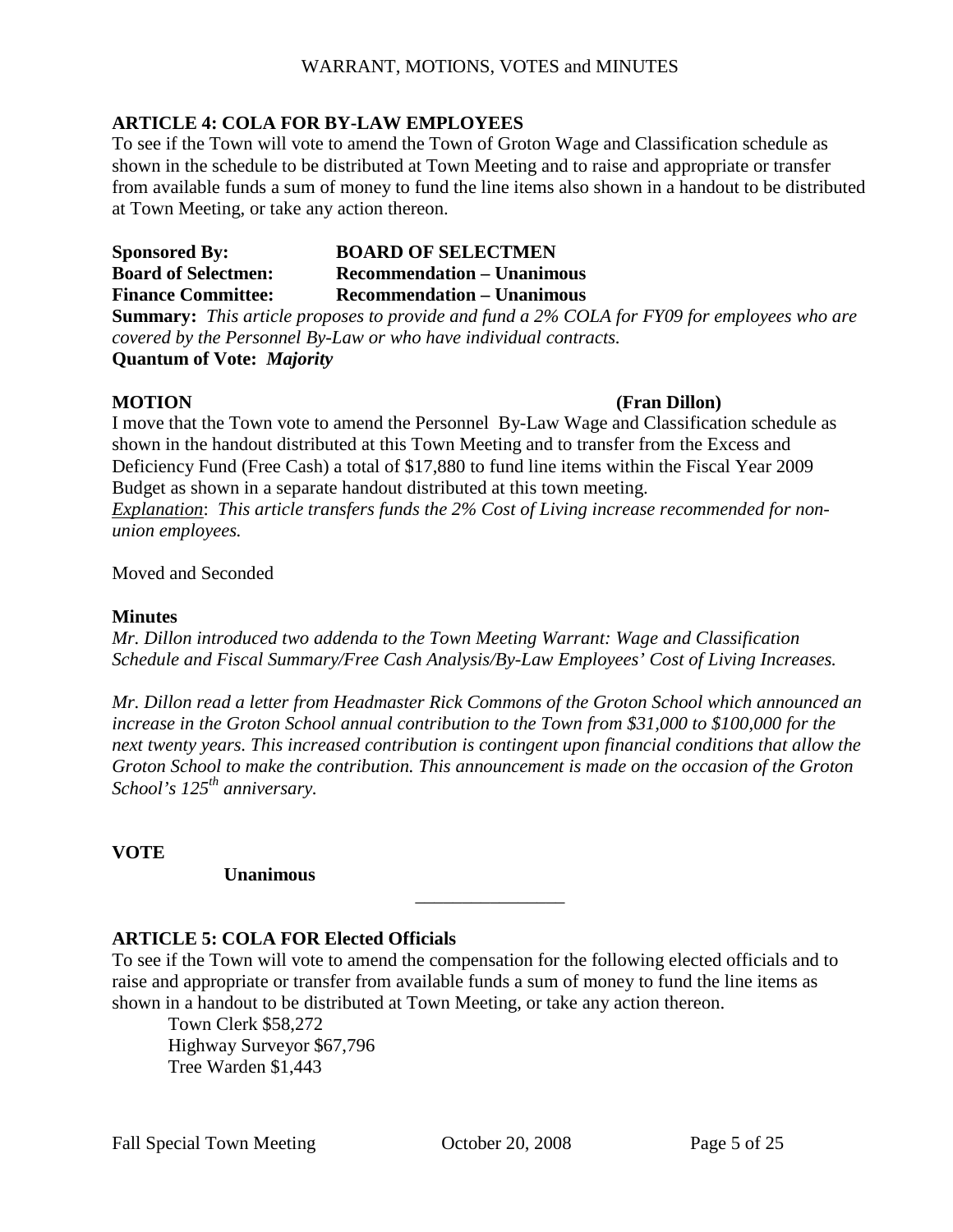#### **Sponsored By: BOARD OF SELECTMEN Board of Selectmen: Recommendation – Unanimous Finance Committee: Recommendation – Approved**

**Summary:** *This article proposes to provide and fund a 2% COLA for FY09 for the above named elected officials.* 

**Quantum of Vote:** *2/3* 

#### **MOTION (Fran Dillon)**

I move that the Town vote to amend the vote taken under article 3 of the FY 2009 Annual Town Meeting on April 28, 2008 to increase the annual compensation of the following elected officials and to transfer from the Excess and Deficiency Fund (Free Cash) the following sums of money to the following line items to fund the increases:

Line Item 1240 Town Clerk Salary: \$1143

Line Item 5000 Highway Surveyor Salary: \$1329 Line Item 5080 Tree Warden Salary: \$ 28

For a total of \$2500.

*Explanation: This article provides the funds to provide a 2% cost of living increase to full or part time elected officials earning more than \$1000 per year.* 

Moved and Seconded

**VOTE** 

 **Unanimous** 

### **ARTICLE 6: FUNDING OF NEW TOWN MANAGER**

To see if the Town will vote to raise and appropriate, transfer from available funds or borrow a sum of money to fund the first year (fiscal year 2009) of the Town Manager's employment agreement, or take any action thereon.

\_\_\_\_\_\_\_\_\_\_\_\_\_\_\_\_

| <b>Sponsored By:</b>       | <b>BOARD OF SELECTMEN</b>         |  |  |  |  |
|----------------------------|-----------------------------------|--|--|--|--|
| <b>Board of Selectmen:</b> | <b>Recommendation – Unanimous</b> |  |  |  |  |
| <b>Finance Committee:</b>  | <b>Recommendation – Majority</b>  |  |  |  |  |
| $\sim$<br>$-1$             | .                                 |  |  |  |  |

**Summary:** *This appropriation would be in addition to the excess amount of salary currently funded for the Interim Administrative Officer. This Town Manager's salary amount would be negotiated between the Board of Selectmen and Town Manager.*

**Quantum of Vote:** *Majority* 

#### **MOTION (Josh Degen)**

I move that the Town vote to transfer \$15,000 from the Excess and Deficiency Fund (Free Cash) to Line Item 1040, Administrative Officer Salaries, of the Fiscal Year 2009 budget for the purpose of funding the first year of the Town Manager's employment agreement. *Explanation*: *This article funds the transition to a Town Manager.* 

Moved and Seconded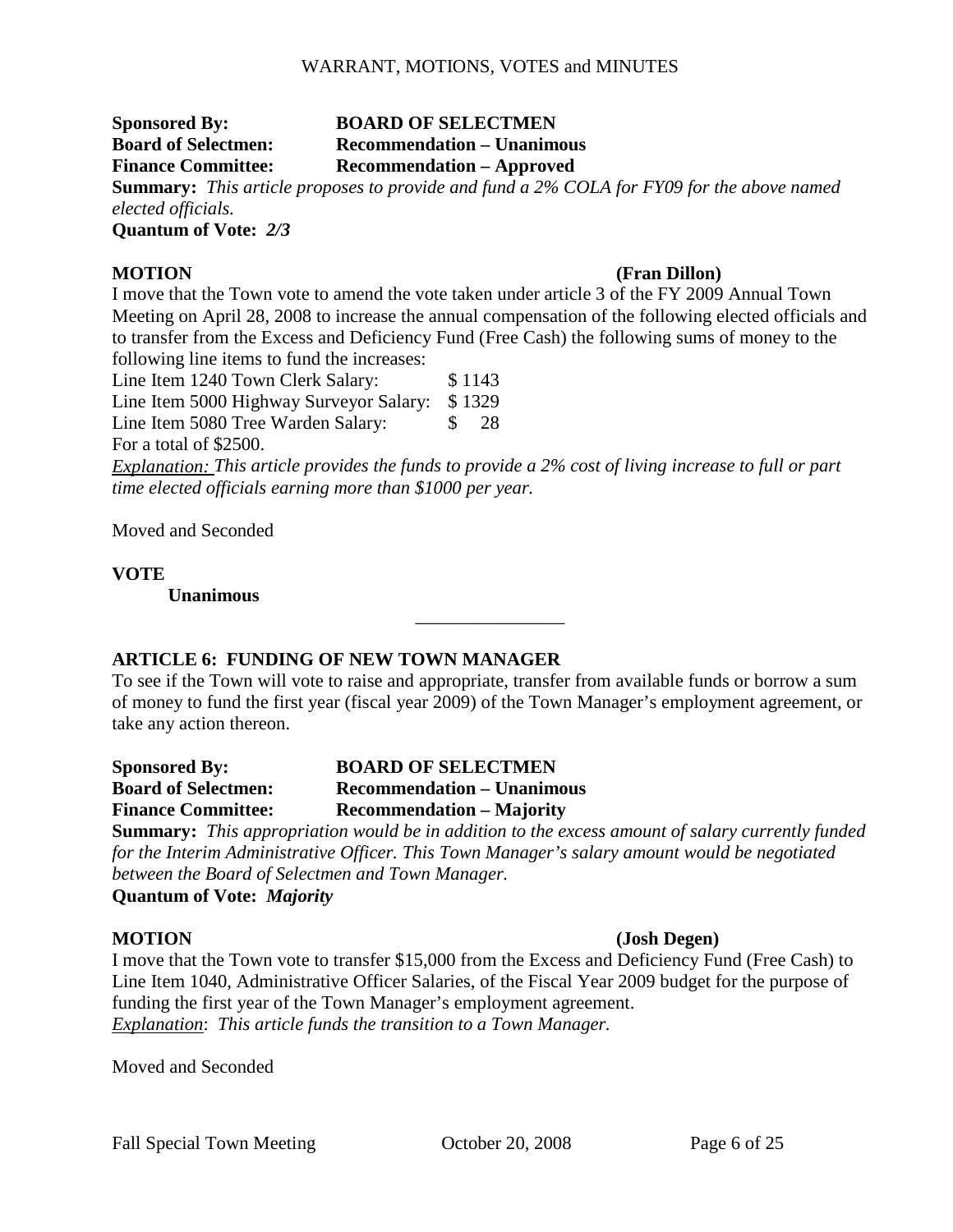#### **Minutes**

This funding covers the Town Manager's salary of \$105 for the remainder of the fiscal year and monies owed to the Interim Administrative Officer.

#### **VOTE**

#### **Chair declares Majority Vote**

### **ARTICLE 7: ACTUARIAL SERVICE**

To see if the Town will vote to raise and appropriate, or transfer from available funds, a sum of money to obtain actuarial services for the purposes of updating the future cost of post employment benefits, or take any action thereon.

\_\_\_\_\_\_\_\_\_\_\_\_\_\_\_\_

#### **Sponsored By: BOARD OF SELECTMEN Board of Selectmen: Recommendation – not disclosed Finance Committee: Recommendation – Majority Vote**

*Summary: The baseline actuarial study was done three years ago. Several changes since that time, including cost and distribution of health premiums, and number of employees, and number of retirees, indicate that the total liability for future cost of benefits should be updated. The determination of liability is required by law and the work requires an actuary.* 

**Quantum of Vote:** *Majority* 

### **MOTION** (Peter Cunningham)

I move that the Town vote to transfer \$5500 from the Excess and Deficiency Fund (Free Cash) to obtain actuarial services for the purpose of updating the future cost of post employment benefits. *Explanation*: *The baseline study was done three years ago. Changes since that time, including the cost and distribution of health premiums, and the number of employees and retirees indicate that the total liability for future cost of benefits should be updated. The determination of liability is required by law and the work requires an actuary.* 

### **Minutes**

A voter asked the impact if the Article was delayed until next year.

 Valerie Jenkins, Town Accountant, responded that the Town would be unable to update liability. The vote would clarify the Town's debt status. There would be no stoppage of work if it did not pass.

Moved and Seconded

**VOTE** 

 **Unanimous** 

### **ARTICLE 8: SNOW & ICE BUDGET**

To see if the Town will vote to amend the FY09 budget and to raise and appropriate or transfer from available funds a sum of money to increase the following line items, or take any action thereon.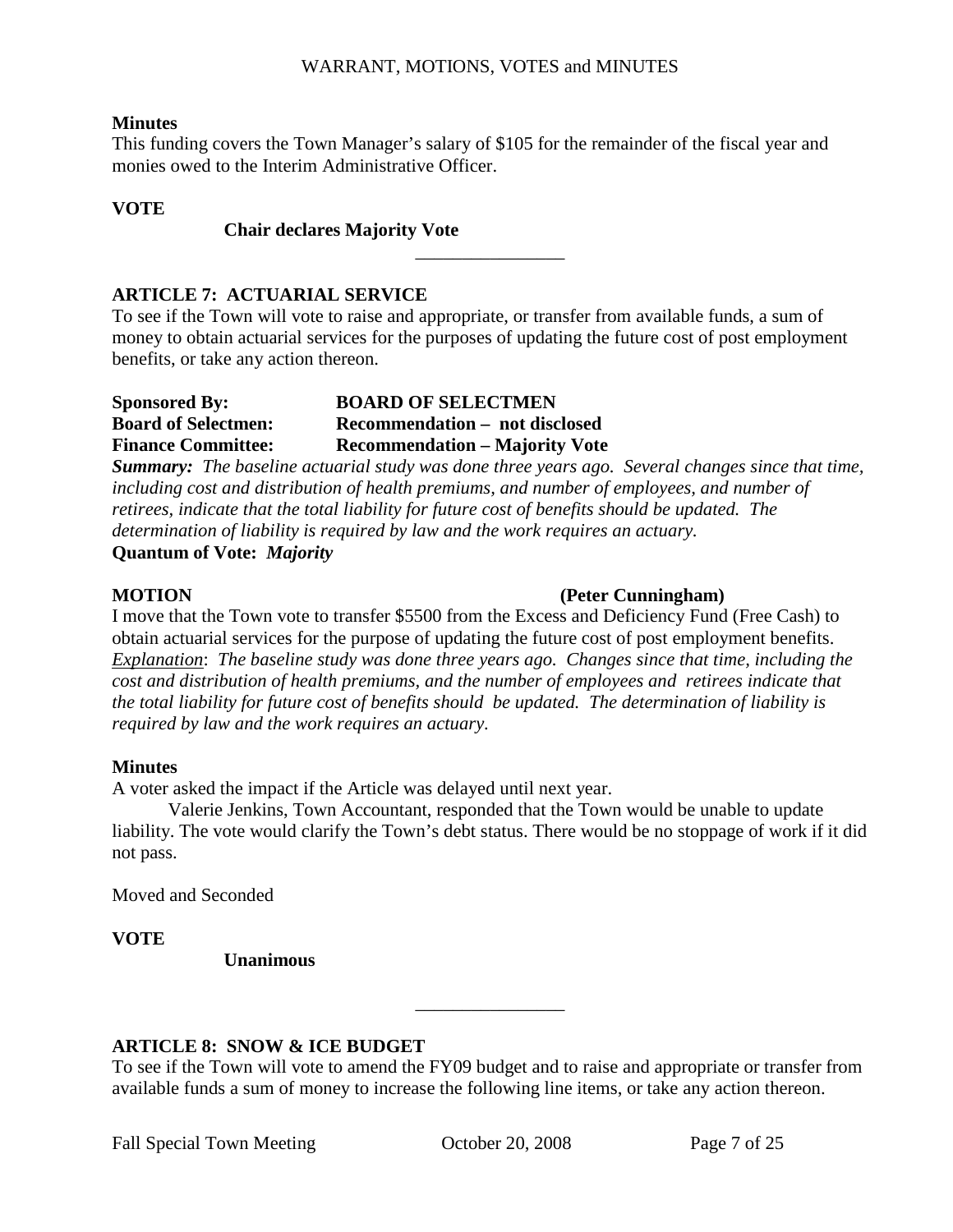Line item 5040; Snow and Ice Removal Expense: increase of \$40,000 Line item 5041; Snow and Ice Removal Overtime: Increase of \$10,000

### **Sponsored By: BOARD OF SELECTMEN Board of Selectmen: Recommendation – not disclosed Finance Committee: Recommendation – not disclosed**

**Summary:** *The Snow and Ice Removal budget has been impacted over the last few years by the increasing costs of both materials and labor. The deficit in this budget item at the end of the 2008 winter season was nearly \$250,000. "Paying off" large prior deficits can complicate the next year's budget development. An increase in this budget item had been planned for the Spring town meeting but it was not possible at that time. This article proposes to transfer funds to the snow removal budget to bring the appropriation closer to the true cost of snow removal.* **Quantum of Vote:** *Majority* 

#### **MOTION (Peter Cunningham)**

I move that the Town vote to transfer from the Excess and Deficiency Fund (Free Cash) the following sums of money to the following line items within the Fiscal Year 2009 budget to increase the Snow and Ice Removal budget:

Line Item 5040: Snow and Ice Removal Expense: \$40,000

Line Item 5041: Snow and Ice Removal Overtime: \$10,000

For a total of \$50,000.

*Explanation: This article increases the current year snow and ice removal appropriation, in order to bring the appropriation closer to the true cost of snow removal. This should reduce the potential prior year deficit going into FY 2010.* 

\_\_\_\_\_\_\_\_\_\_\_\_\_\_\_\_

Moved and Seconded

**VOTE** 

 **Unanimous** 

### **ARTICLE 9: TRANSFER A SUM OF MONEY TO THE CAPITAL STABILIZATION FUND**

To see if the Town will vote to raise and appropriate, or transfer from available funds, a sum of money to be added to the sum already on deposit in the Capital Stabilization Fund, or take any action thereon.

**Sponsored By: BOARD OF SELECTMEN Board of Selectmen: Recommendation – not disclosed Finance Committee: Recommendation – Unanimous** 

**Summary:** *Prior to Town meeting, the fund has a balance of approximately \$320,000. The financial management goal is to have approximately 1.5% of the total annual budget on deposit in this fund. The Excess and Deficiency Fund (Free Cash) is a potential source for additional funding to maintain the target balance in the Capital Stabilization Fund. The target amount for the Capital Stabilization Fund, as well as the amount of certified "Free Cash" available, will be provided at Town Meeting.*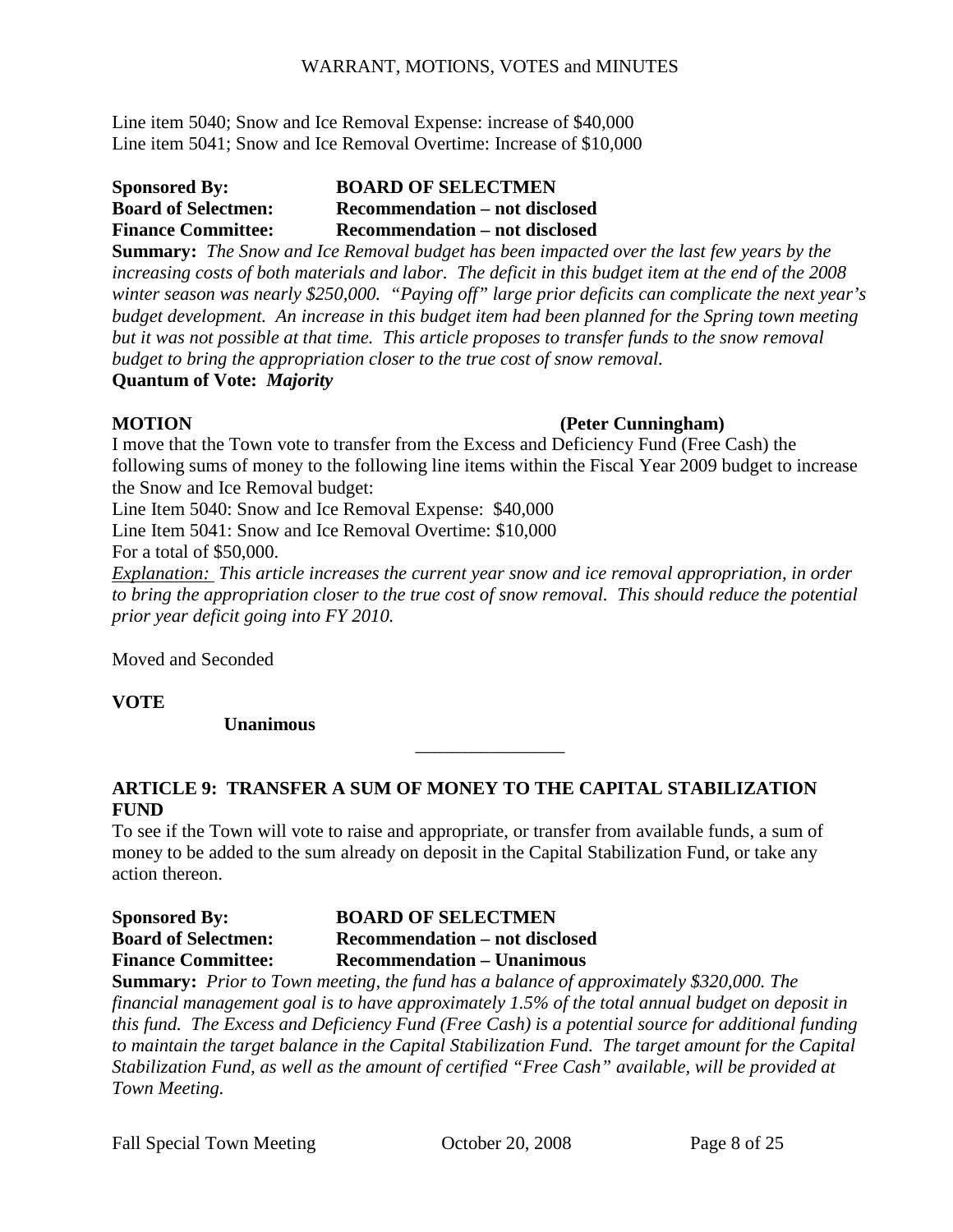#### **Quantum of Vote:** *2/3*

#### **MOTION (Fran Dillon)**

I move that the Town vote to transfer \$187,000 from the Excess and Deficiency Fund (Free Cash) to the Capital Stabilization Fund.

*Explanation*: *This article transfers funds to the Capital Stabilization Fund to replace the money appropriated in the spring for capital equipment.* 

Moved and Seconded

**VOTE** 

 **Unanimous** 

#### **ARTICLE 10: TRANSFER A SUM OF MONEY TO THE STABILIZATION FUND**

To see if the Town will vote to raise and appropriate or transfer from available funds a sum of money to be added to the sum already on deposit in the Stabilization Fund, or take action thereon.

\_\_\_\_\_\_\_\_\_\_\_\_\_\_\_\_

| <b>Sponsored By:</b>       | <b>BOARD OF SELECTMEN</b>         |
|----------------------------|-----------------------------------|
| <b>Board of Selectmen:</b> | Recommendation – not disclosed    |
| <b>Finance Committee:</b>  | <b>Recommendation – Unanimous</b> |

**Summary:** *Prior to Town meeting, the balance in this fund was approximately \$1.2 million. The financial management goal is to have approximately 5-10% of the total annual budget on deposit in this fund. The Excess and Deficiency Fund (Free Cash) is a potential source for additional funding to maintain the target balance in the Stabilization Fund. The target amount for the Stabilization Fund, as well as the amount of certified "Free Cash" available, will be provided at Town Meeting.* **Quantum of Vote:** *2/3* 

#### **MOTION** (Fran Dillon)

I move that the Town vote to transfer \$120,000 from the Excess and Deficiency Fund (Free Cash) to the Stabilization Fund. *Explanation*: *This article transfers funds to the Stabilization Fund to replace the money appropriated in the spring for minor equipment and the new Senior Center transportation program.* 

Moved and Seconded

**VOTE** 

 **Unanimous** 

### **ARTICLE 11: OFFSET THE TAX RATE**

To see if the Town will vote to transfer a sum of money from the General Excess and Deficiency Fund (Free Cash) or from other available funds for the purpose of affecting the tax rate for the period beginning July 1, 2008 and ending June 30, 2009, or take any action thereon.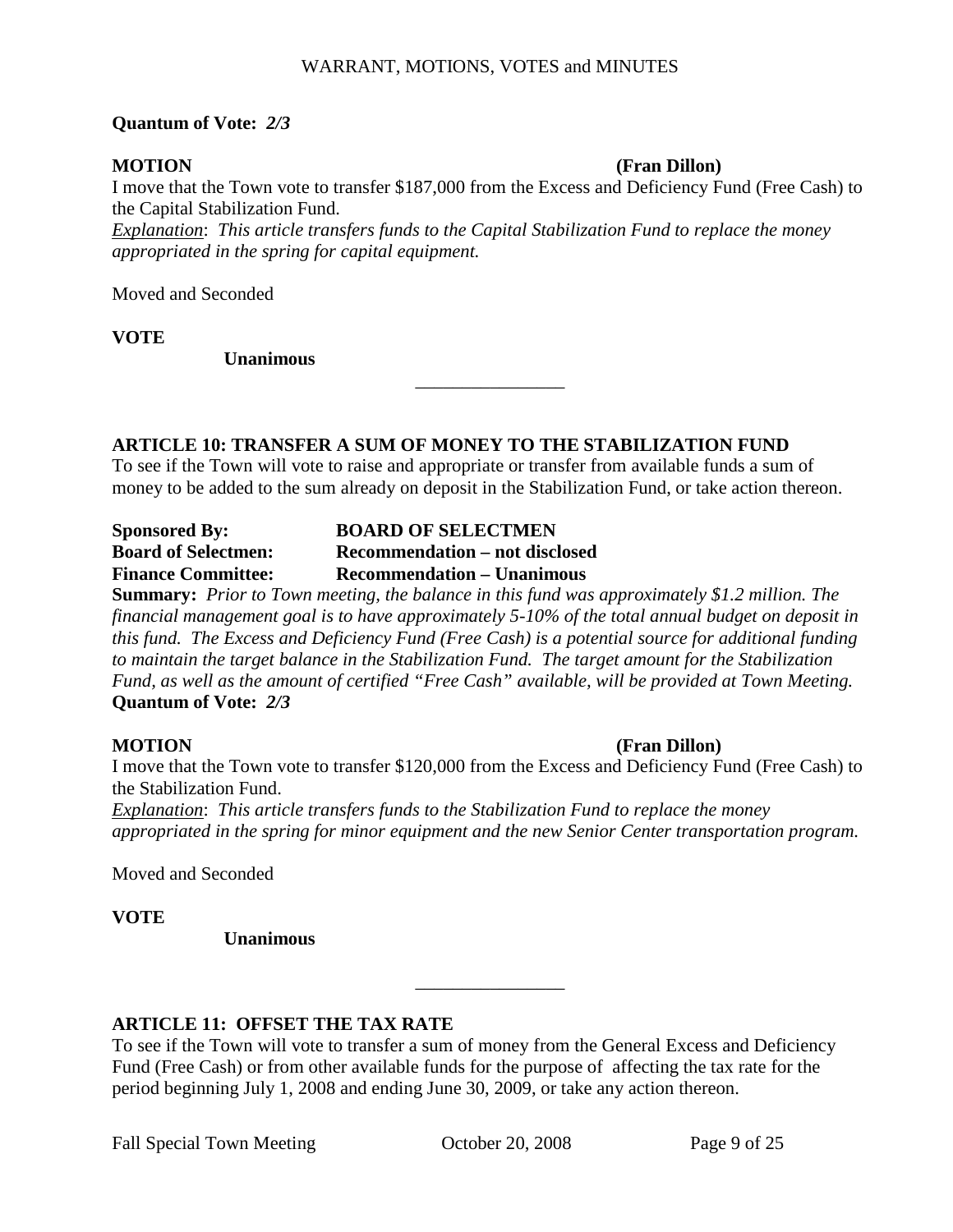### **Sponsored By: BOARD OF SELECTMEN Board of Selectmen: Recommendation – AT TOWN MEETING Finance Committee: Recommendation – AT TOWN MEETING**

**Summary:** *The effect of this article is to use a portion of Free Cash or General Stabilization as a funding source for the entire FY09 budget in order to lower the amount of money required to be raised from taxes or to balance a deficit budget. The amount of Free Cash and General Stabilization available for appropriation will be provided at Town Meeting.*  **Quantum of Vote:** *Majority (2/3 for stabilization funds)* 

#### **MOTION (Stuart Schulman)**

 *I move that the Town vote to transfer a sum of money from the Excess and Deficiency Fund (Free Cash) for the purpose of affecting the tax rate for the period July 1, 2008 to June 30, 2009.*  **I move that this article be indefinitely postponed. Quantum of Vote required for Postponement: Majority** 

#### MOVED AND SECONDED

#### **Minutes**

The passing of the Debt Exclusion Question at the October 7, 2008 Special Town Election negated the need for this Article.

**VOTE** 

 **Unanimous** 

### **ARTICLE 12: DEMAND FEES**

To see if the Town will vote to set and charge, for each written demand provided by law that is issued by the Collector a fee of \$5.00 to be added to and collected as part of the tax due, as authorized by Massachusetts General Laws Chapter 60, Section 15, effective as of the date of this Town Meeting.

\_\_\_\_\_\_\_\_\_\_\_\_\_\_\_\_

**Sponsored By: TAX COLLECTOR Board of Selectmen: Recommendation – AT TOWN MEETING Finance Committee: Recommendation – AT TOWN MEETING** 

**Summary:** *The vote will allow the Town to comply with the recommendation of the Department of Revenue, and will set a firm demand charge for Groton. Mass. General Laws Chapter 60, Section 15 previously set the charge for issuing demand bills at \$5.00. A recent change in the law now provides that the charge for issuing a demand is "not more than \$30.00." An affirmative vote will set the charge for demands in Groton at \$5.00.* 

#### **Quantum of Vote:** *Majority*

#### **MOTION**

I move that the Town vote to set and charge, for each written demand provided by law that is issued by the Collector a fee of \$5.00 to be added to and collected as part of the tax due, as authorized by Massachusetts General Laws Chapter 60, Section 15, effective as of the date of this Town Meeting.

Fall Special Town Meeting Corober 20, 2008 Page 10 of 25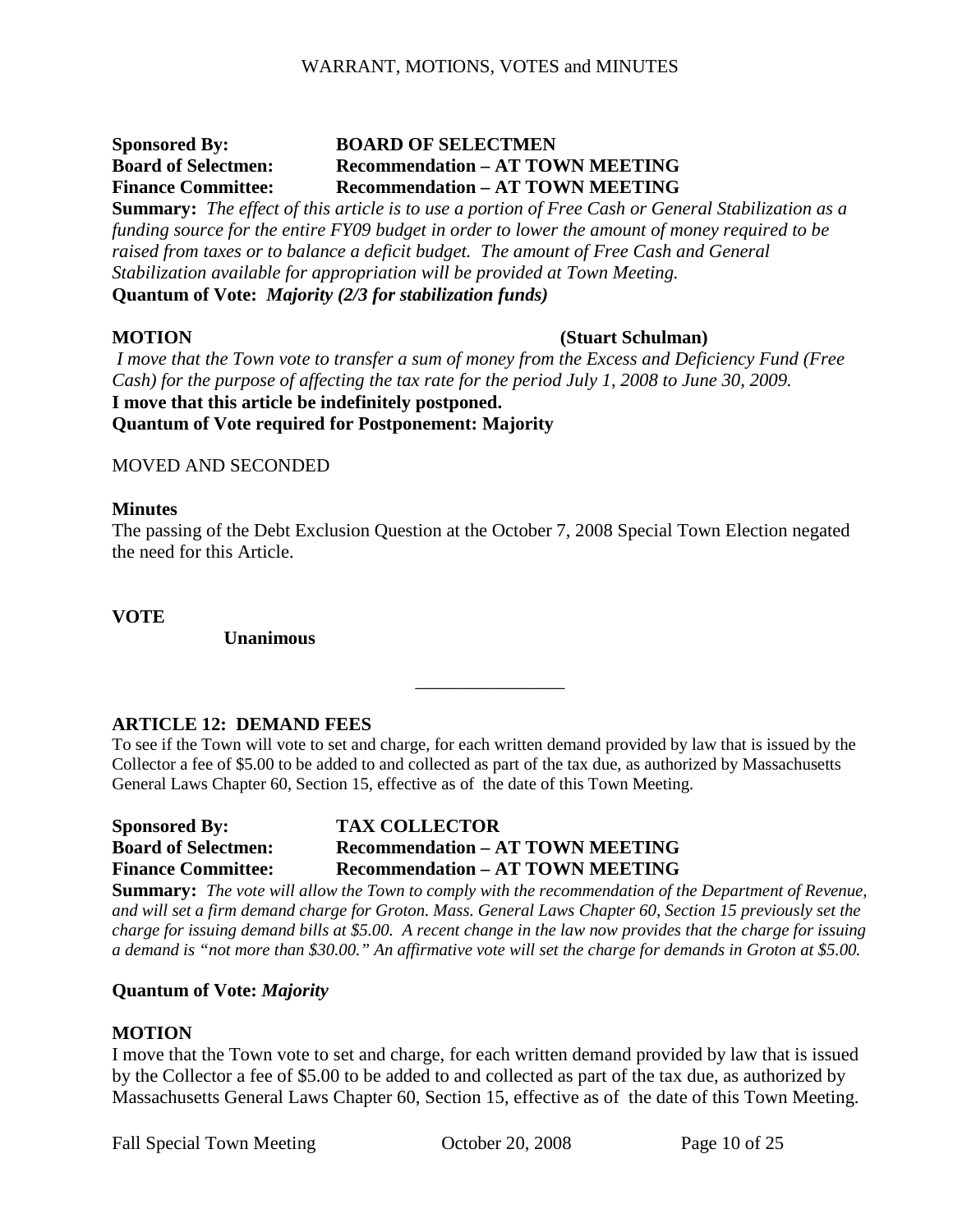Moved and Seconded

#### **Minutes**

Mass General Law has changed to allow Towns to set demand fees , up to \$30. \$5.00 is recommended.

**VOTE** 

 **Unanimous** 

### **ARTICLE 13: TRANSFER OF FUNDS TO THE CONSERVATION FUND**

To see if the Town will vote to transfer \$3,000 from the General Fund to the Conservation Fund, or take any action thereon.

\_\_\_\_\_\_\_\_\_\_\_\_\_\_\_\_

| <b>Sponsored By:</b>       | <b>CONSERVATION COMMISSION</b>    |
|----------------------------|-----------------------------------|
| <b>Board of Selectmen:</b> | Recommendation – Not disclosed    |
| <b>Finance Committee:</b>  | <b>Recommendation – Unanimous</b> |

**Summary:** *As part of the negotiations for the sale of land to Thomas Wilson by the Town of Groton approved at the Town Meeting of October 22, 2007, it was agreed that the \$3000 purchase price would go to the Conservation Fund as partial mitigation for the loss of shore frontage on Lost Lake/Knops Pond and to provide funding for future monitoring of conservation restricted land also set aside as part of these negotiations.*

**Quantum of Vote:** *Majority* 

### **MOTION (Stuart Schulman)**

I move that the Town vote to transfer \$3000 from the Excess and Deficiency Fund (Free Cash) to the Conservation Fund.

*Explanation*. *This article transfers the purchase price of a land sale to the Conservation Fund. Money from the sale of land can only be received into the General Fund; a subsequent vote is required to transfer the money into the Conservation Fund, and this transfer was agreed upon prior to the sale of the property.* 

Moved and Seconded

**VOTE** 

 **Unanimous** 

### **ARTICLE 14: LAND ACQUISITION, BOSTON ROAD**

To see if the Town will vote to authorize the Conservation Commission to acquire, on behalf of the Town, a certain parcel of land located on Boston Road, shown as parcels 23 and 24.1 on Groton's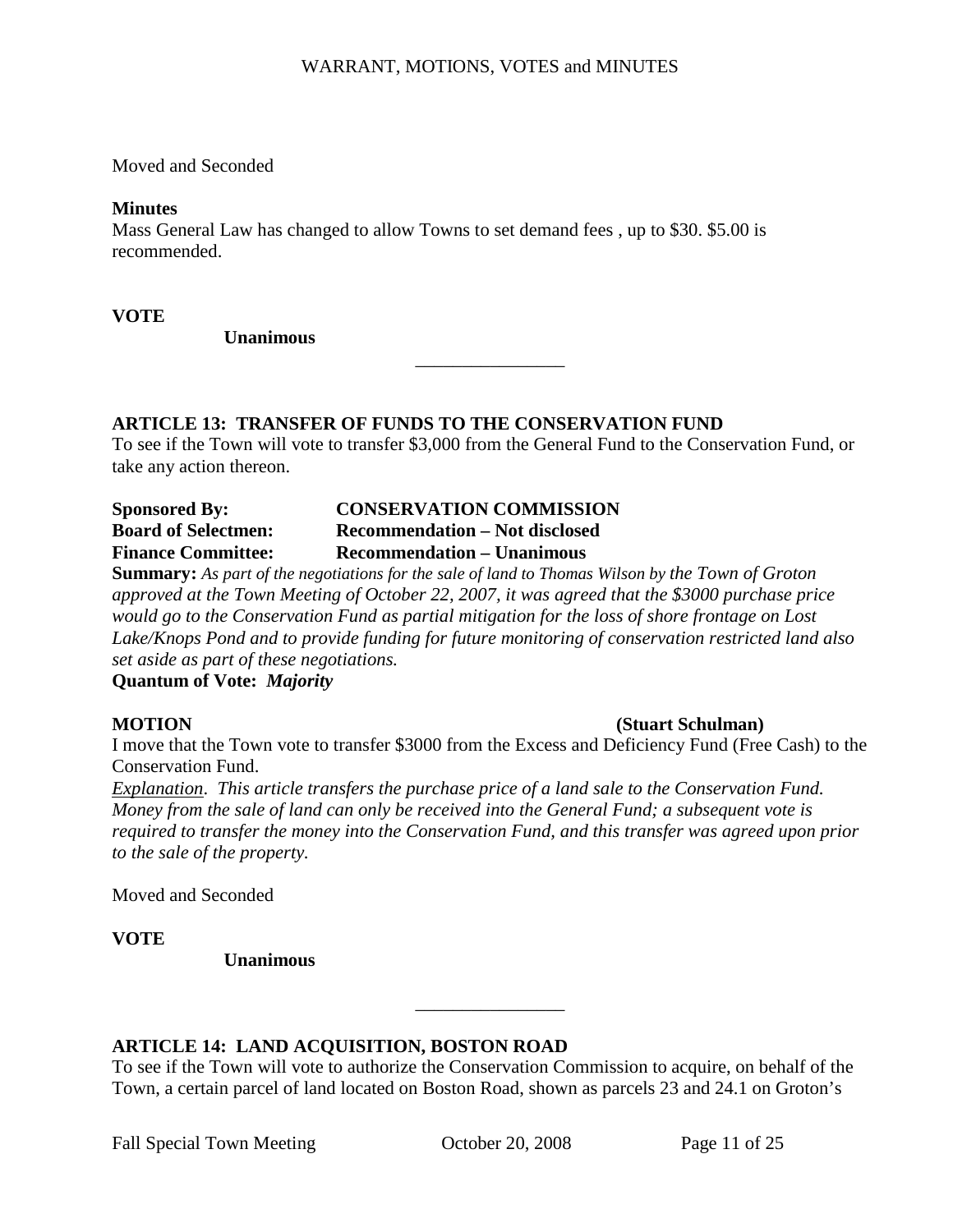Assessors' Map 253 and parcel 24 on Littleton Assessors' Map R27 and containing approximately 29 acres, said land to be managed and controlled by the Conservation Commission for conservation and passive recreation purposes pursuant to Section 8C of Chapter 40 of the General Laws; to transfer or appropriate from the Conservation Fund a sum of money therefor, in advance of a Massachusetts Local Acquisition for Natural Diversity (LAND) Program (formerly "self help") grant with said proceeds to be returned to the Conservation Fund; to authorize the Conservation Commission to apply for a "self help" grant for such acquisition pursuant to Section 11 of Chapter 132A of the General Laws and to act as the official representative for such application; to authorize the Board of Selectmen to petition the General Court for any special legislation necessary for such acquisition; and to authorize the Conservation Commission and the Board of Selectmen to execute all documents and take all actions necessary in connection with such acquisition; or take any action thereon.

### **Sponsored By: CONSERVATION COMMISSION Board of Selectmen: Recommendation – support by a vote of 5-0 Finance Committee: Recommendation – support by a vote of 4-1**

**Summary:** *Applying for a state grant would enable the Town to leverage funds already set aside in the Conservation Fund for the acquisition of conservation land through a fee simple purchase. The land is located at the Groton-Littleton town line on Rt. 119, and is the site where a 40B development consisting of 36 housing units has been proposed. If the acquisition takes place,* t*he parcels will be acquired to preserve and protect what may be the largest certified vernal pool in Massachusetts. Approval of this project would preserve about 9.6 acres of Certified Vernal Pool #3182 and 18 acres of adjacent upland for a total of 27.6 acres, a unique combination of vernal pool and associated upland habitats. The area is known habitat of rare species identified by the Natural Heritage & Endangered Species Program.*

**Quantum of Vote:** *2/3* 

### **MOTION (Stuart Schulman)**

I move that the Town vote to authorize the Conservation Commission to acquire, on behalf of the Town, a parcel of land located off of Boston Road, shown on Groton Assessors' Map 253 as parcels 23 and 24.1 and parcel 24 on Littleton Assessors' Map R27 and containing approximately 29 acres, said land to be managed and controlled by the Conservation Commission for conservation and passive recreation purposes pursuant to Section 8C of Chapter 40 of the General Laws; to appropriate and transfer from the Conservation Fund the sum of \$686,000 therefor, in advance of a Massachusetts Local Acquisition for Natural Diversity (LAND) Program (formerly "self help") grant with said proceeds to be returned to the Conservation Fund; to authorize the Conservation Commission to apply for a "self help" grant for such acquisition pursuant to Section 11 of Chapter 132A of the General Laws and to act as the official representative for such application; to authorize the Board of Selectmen to petition the General Court for any special legislation necessary for such acquisition; and to authorize the Conservation Commission and the Board of Selectmen to execute all documents and take all actions necessary in connection with such acquisition.

### Moves and Seconded

### **Minutes**

• Q: Is part of the land in Littleton? A: Yes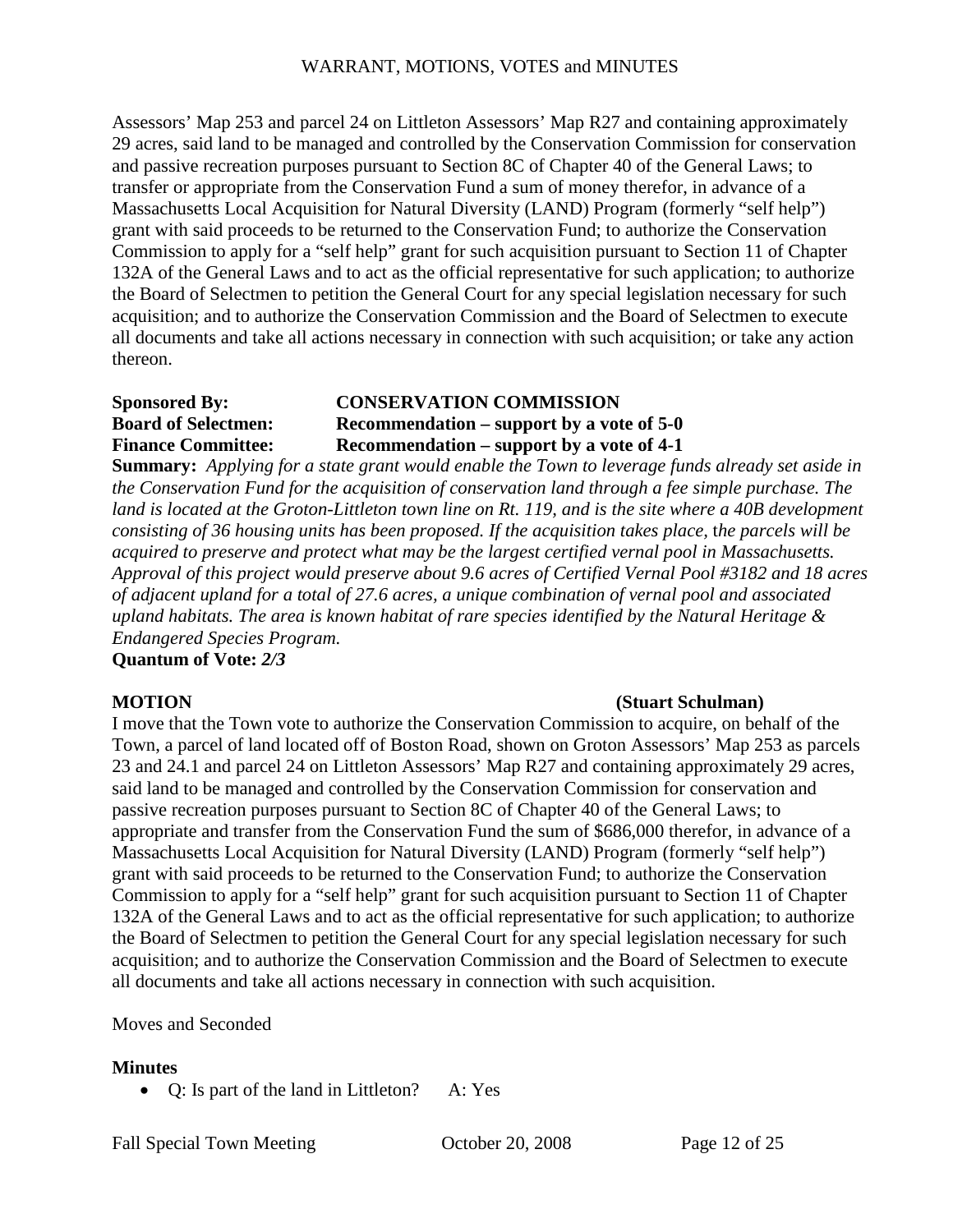- Q:What happens to the proposed 40B project? A: Not able to be developed if the land purchased by Conservation Commission
- Q:The purchase price is \$686,000. The maximum "self-help" grant would be \$500,000. Where is the balance of the money coming from? A: The Conservation Commission
- Q: Are the two house lots included in the purchase? A: No
- Q: How would one access the conservation land? A: There is a 40' access between the two house lots
- Q: Can private development occur on the house lots? A: Yes
- Q: What is the status of this purchase? A: It is still in negotiations. There is no Purchase and Sale Agreement.
- Q: What is the advantage of buying this property? A: It contains the largest vernal pool in the state, as well as important upland habitats. The purchase would preserve this.
- O: What does this motion authorize? A: It authorizes the Conservation Commission to apply for a "self-help" grant which would replenish some of it's funds.

### **VOTE**

### **Chair declared 2/3 vote. 7 voters did not challenge.**

### **ARTICLE 15: CERTIFICATES OF TITLE (Old Dunstable Road and Lowell Road)**

To see if the Town will vote to confirm the vote taken under Article 17 (Lowell Road) and Article 18 (Old Dunstable Road) of the Annual Town Meeting of April 24, 2006 to transfer the parcels of land identified below to the Conservation Commission for conservation purposes, and authorize the Conservation Commission to petition the Land Court to issue new certificates of title for the following parcels:

\_\_\_\_\_\_\_\_\_\_\_\_\_\_\_\_

| <b>Property</b> | <b>Prior Deed</b> | <b>Certificate of</b>  | <b>Tax Lien Case</b> | <b>Final Judgment</b> |
|-----------------|-------------------|------------------------|----------------------|-----------------------|
| Assessor's      |                   | <b>Title of Former</b> |                      | in Tax Lien           |
| Map/Lot         |                   | Owner                  |                      | Case                  |
| Old Dunstable   | Doc. No.          | 144218                 | 127443               | Doc. No.              |
| Road            | 524261            |                        |                      | 1287069               |
| 247-42          |                   |                        |                      |                       |
| Lowell Road     | Doc. No.          | 87089                  | 79701                | Doc. No.              |
|                 | 301146            |                        |                      | 758433                |

or take any action thereon.

### **Sponsored By: CONSERVATION COMMISSION Board of Selectmen: Recommendation – AT TOWN MEETING Finance Committee: Recommendation – AT TOWN MEETING**

**Summary:** *The purpose of this Warrant Article is to clarify the Town's title to two parcels of land by identifying the specific documents by which the Town acquired the parcels. This will enable the Conservation Commission to petition the Land Court to issue certificates of title in the name of the Town.* **Quantum of Vote:** *Majority*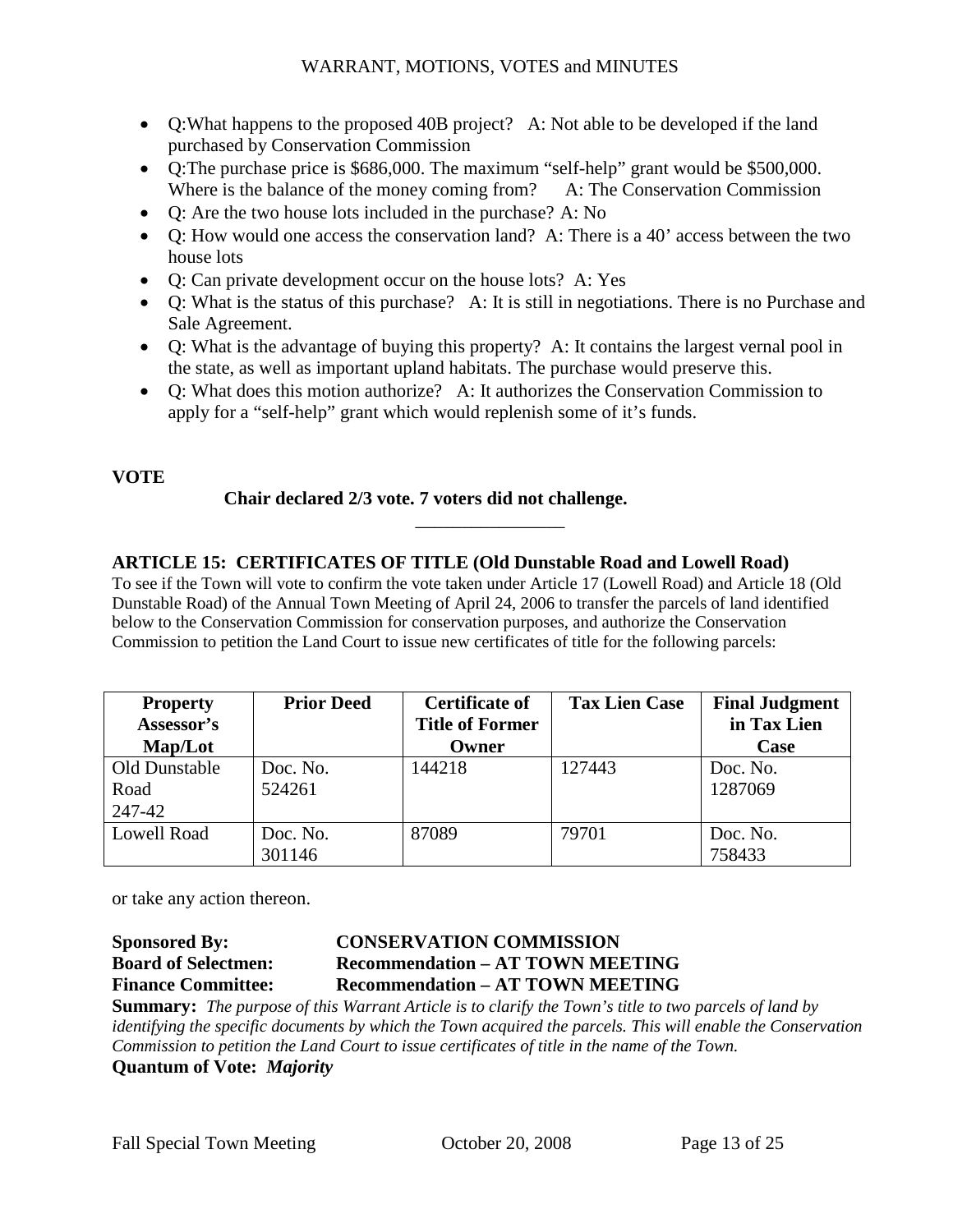#### **MOTION** (Peter Cunningham)

I move that the Town vote to confirm the vote taken under Article 17 (Lowell Road) and Article 18 (Old Dunstable Road) of the April 24, 2006 Annual Town Meeting to transfer the parcels of land identified in the Warrant to the Conservation Commission for conservation purposes and to authorize the Conservation Commission to petition the Land Court to issue new certificates of title for said parcels.

Moved and Seconded

**Minutes**  Article 15 clarifies Town Meeting action taken in 2006.

**VOTE** 

 **Unanimous** 

#### **ARTICLE 16: STREET ACCEPTANCE, STAR HOUSE LANE**

To see if the Town will vote to accept as a public way the following private way as laid out by the Board of Selectmen:

\_\_\_\_\_\_\_\_\_\_\_\_\_\_\_\_

Star House Lane: as shown on a plan dated May 1987, Revised August 12, 1987, entitled "Star House Lane, as-built in Groton, MA." Prepared for Builders Collaborative, Inc., by Charles A. Perkins Co, Inc., Engineers and Surveyors, or take any action thereon.

**Sponsored By: BOARD OF SELECTMEN Board of Selectmen: Recommendation – Unanimous Finance Committee: Recommendation – AT TOWN MEETING Summary:** *This article provides for the acceptance of Star House Lane as a public way. A public hearing was held by the Board of Selectmen on October 6, 2008 and a copy of the street layout is available for public inspection in the Planning Office at Town Hall.* **Quantum of Vote:** *Majority* 

#### **MOTION**

I move that the Town vote to accept as a public way the following private way as laid out by the Board of Selectmen:

Star House Lane, as shown on a plan dated May 1987, Revised August 12, 1987, entitled "Star House Lane, as-built in Groton, MA." Prepared for Builders Collaborative, Inc., by Charles A. Perkins Co, Inc., Engineers and Surveyors;

And authorize the Town to acquire, by gift, purchase, or eminent domain, for highway purposes, the fee and any lesser interests, including easements for drainage or otherwise, in, on, over, under, through, or appurtenant to said way.

Moved and Seconded

Fall Special Town Meeting Cotober 20, 2008 Page 14 of 25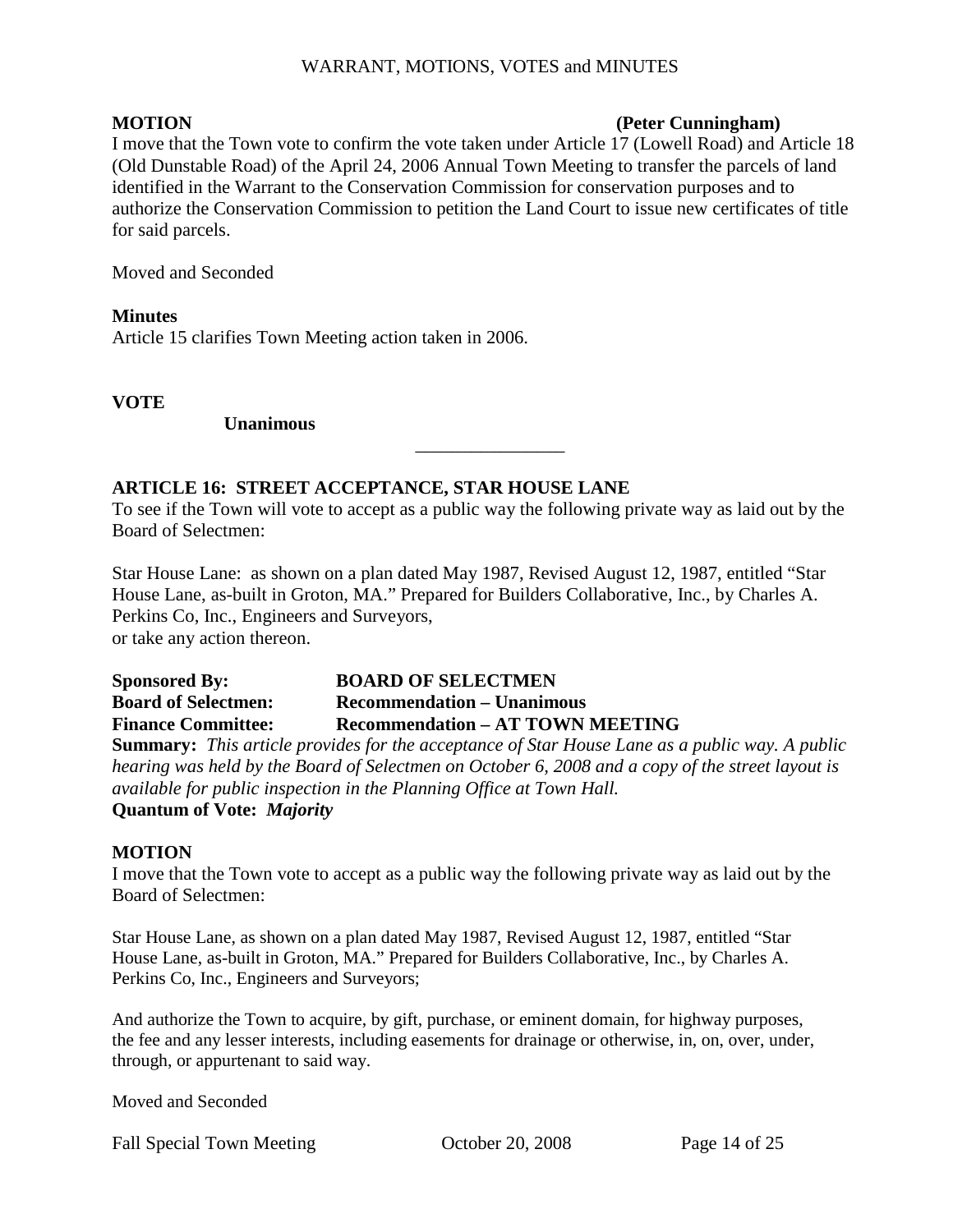\_\_\_\_\_\_\_\_\_\_\_\_\_\_\_\_

**VOTE** 

 **Unanimous** 

### **ARTICLE 17: AFFORDABLE HOUSING TRUST FUND**

To see if the Town will vote to accept Section 55C of Chapter 44 of the Massachusetts General Laws, regarding establishment of Municipal Affordable Housing Trust Funds, or take any action thereon.

### **Sponsored By: BOARD OF SELECTMEN Board of Selectmen: Recommendation – AT TOWN MEETING Finance Committee: Recommendation – AT TOWN MEETING**

**Summary:** *Section 55C authorizes cities and towns to set up affordable housing trust funds to provide for creation and preservation of affordable housing. After acceptance of the legislation, a board of trustees will be appointed by the Board of Selectmen.*

**Quantum of Vote:** *Majority* 

#### **MOTION** (Peter Cunningham)

I move that the Town vote to accept Section 55C of Chapter 44 of the General Laws regarding municipal affordable housing trust funds, for the establishment of a Groton Municipal Affordable Housing Trust Fund.

#### Moved and Seconded

### **Minutes**

- 40B development is not really meeting the affordable housing needs of the community
	- o Q: What will the entity charged with managing this trust do?
	- o Identify State, Federal and Local affordable housing resources
	- o Work with land use groups
	- o Set up the managing entity
	- o Control the Affordable Housing Trust Fund
- Q: What is the scope of the entity's powers?
	- o The entity can enter contracts that are within their funding levels.
- Q: What level of control and oversight will there be over land purchase decisions?
	- o The entity can spend their own money and grant money
	- o The entity can not indebt the Town without Town Meeting approval
	- o The Town has no specific control over projects
- Q: Is there an overlap between the CPC and this new entity?
	- o The CPC reviews projects, but does not identify and execute projects.
- Q: What control over Town lands, including wetlands, will this new entity have?
	- o Any conveyance of land will require Town Meeting vote
- Q: What is the relationship to the CPC?
	- o This new entity would apply to the CPC
- Would and Affordable Housing entity allow by-pass of Prevailing Wage and Conservations Laws?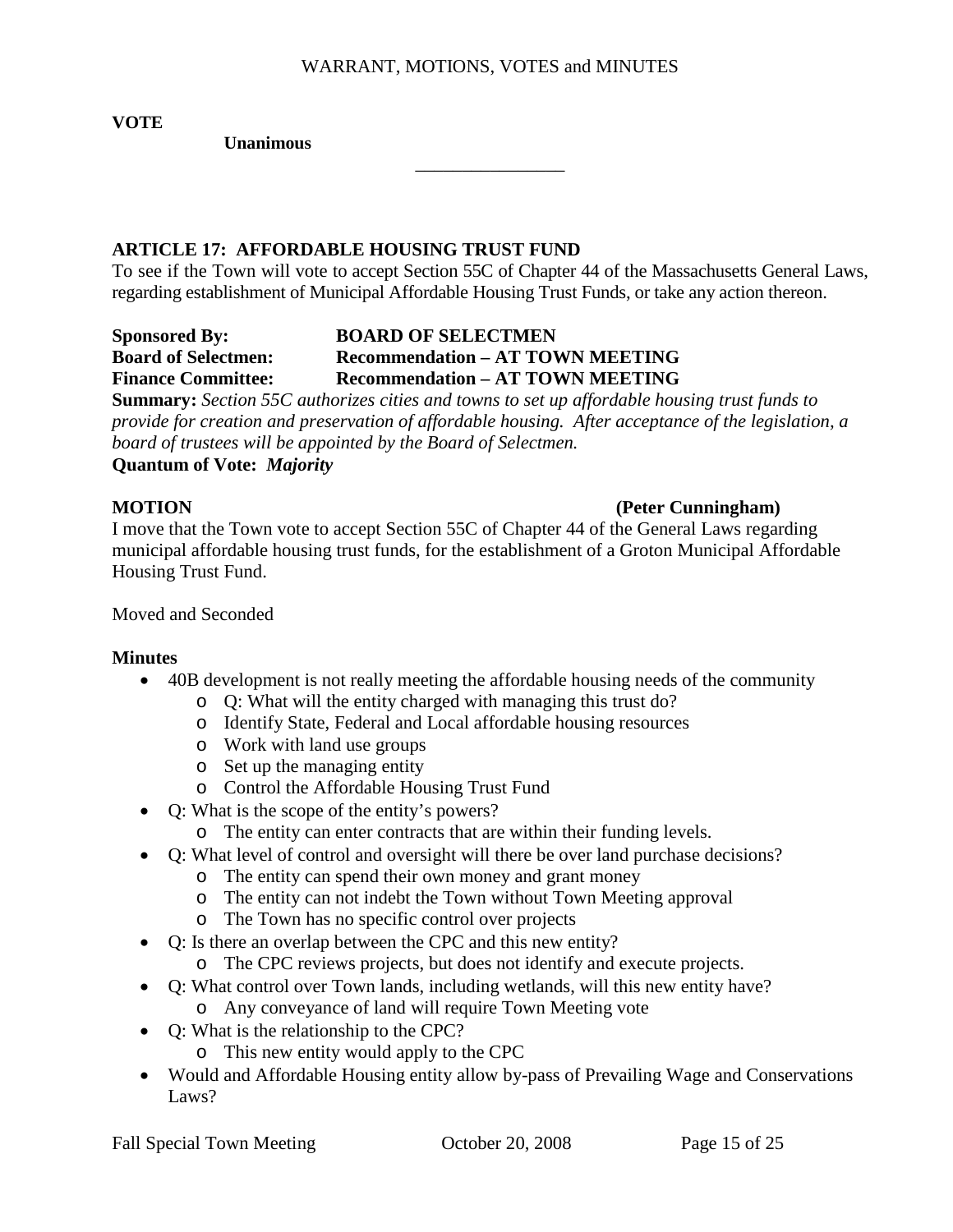- o No
- o Prevailing Wage Law could be mitigated on a project basis
- Selectmen Summary
	- o Allows the Town to do what it currently can't with 40B
	- o Proactive way to manage affordable housing
	- o Enables a trust to borrow funds from the CPC and Town Meeting
	- o The acceptance of this article is a vote to accept enabling legislation
	- o All projects would need to comply with ordinances

**MOTION TO MOVE THE QUESTION** (2/3 majority; suppresses debate)

Chair declares 2/3 vote to Move the Question

#### **VOTE**

**Chair declares Majority Vote. Seven voters did not challenge the Chair's ruling. Article is passed.** 

### **ARTICLE 18: TRENCH PERMITTING AND INSPECTION AUTHORITY**

To see if the Town will vote, pursuant to Massachusetts General Laws Chapter 82A, section 2, to designate the Board of Water Commissioners, Groton Electric Light Commissioners, the Highway Surveyor, Building Commissioner or their designees as the officers to issue permits for the purpose of creating a trench, as that term is defined by MGL Chapter 82A, section 4 and 520 CMR 14.00, or take any action thereon.

\_\_\_\_\_\_\_\_\_\_\_\_\_\_\_\_

**Sponsored By: BOARD OF SELECTMEN Board of Selectmen: Recommendation – AT TOWN MEETING Finance Committee: Recommendation – AT TOWN MEETING Summary:** *Pursuant to Mass. General Laws each city and Town must adopt a procedure for* 

*permitting and inspecting trenches.*  **Quantum of Vote:** *Majority* 

#### **MOTION (Josh Degen)**

I move that the Town vote, pursuant to Massachusetts General Laws Chapter 82A, section 2, to designate the Board of Water Commissioners, Groton Electric Light Commissioners, the Highway Surveyor, Building Commissioner or their designees as the officers to issue permits for the purpose of creating a trench, as that term is defined by MGL Chapter 82A, section 4 and 520 CMR 14.00, and to authorize the Board of Selectmen to set fees for such permits and all related activities pursuant to Chapter 82A, Section 2 and 520 CMR 14.00.

Moved and Seconded

### **MOTION to postpone indefinitely**

Moved and Seconded.

**Minutes** 

Fall Special Town Meeting Cotober 20, 2008 Page 16 of 25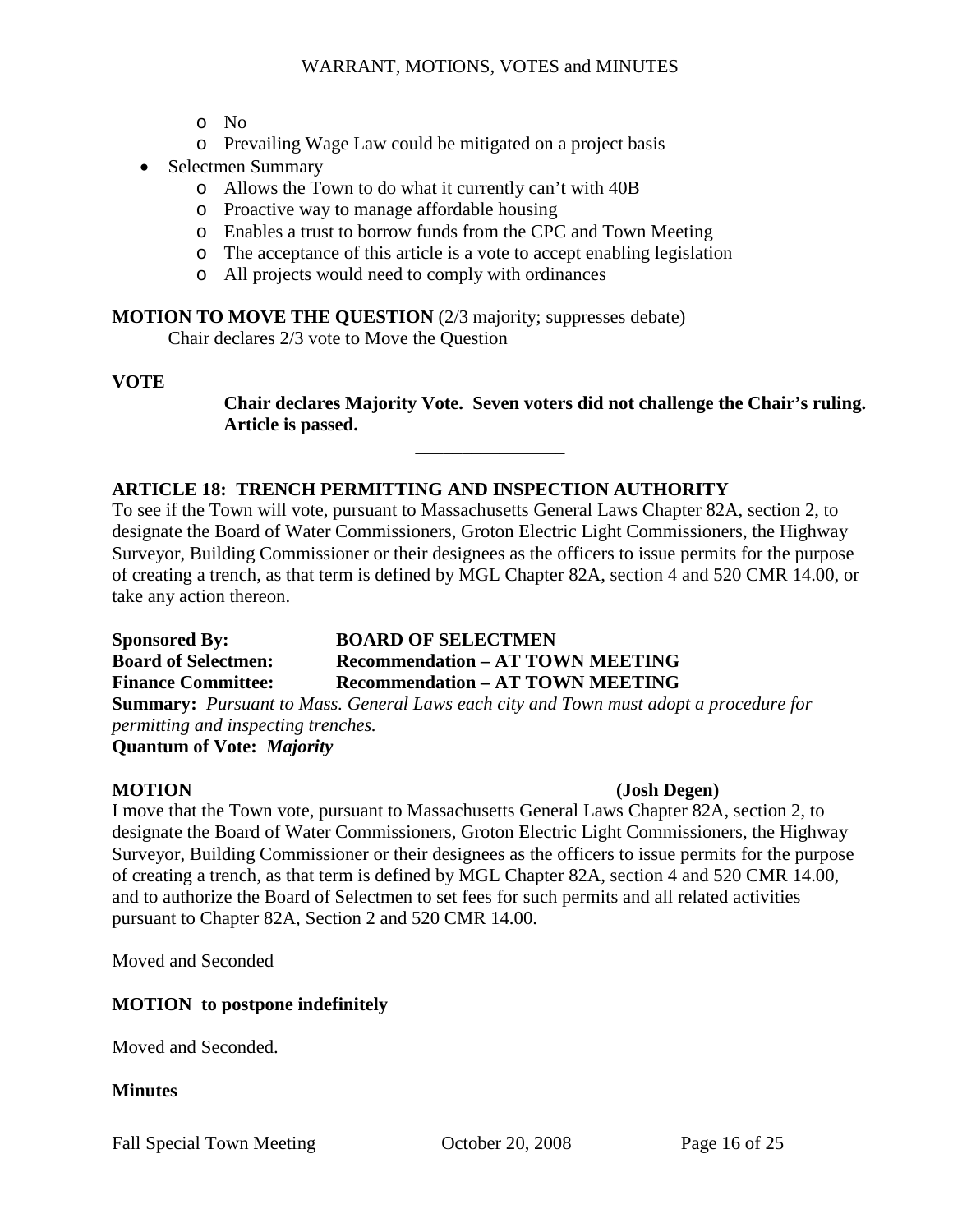- The State has mandated that all Towns have a trench safety program.
- The Town will develop a trench safety program for Town Meeting 2009

**VOTE: Motion to postpone Unanimous** 

### **ARTICLE 19: ACQUISITION OF CEMETERY LAND FOR USE BY THE WILLIAMS BARN COMMITTEE**

\_\_\_\_\_\_\_\_\_\_\_\_\_\_\_\_

To see if the Town will vote to authorize the Board of Selectmen to acquire and/or accept from the Groton Cemetery Commissioners, by purchase, gift, eminent domain, or a combination thereof, approximately 35,999 square feet of the land located at Chicopee Row and known as parcel "A," being a portion of the premises described in a deed to the Proprietors of the Groton Cemetery recorded in Book 6436, page 425 of the Middlesex South District Registry of Deeds for use by the Williams Barn Committee or its successor, and to appropriate a sum of money therefor; or take any action thereon.

| <b>Sponsored By:</b>       | <b>BOARD OF SELECTMEN</b>               |
|----------------------------|-----------------------------------------|
| <b>Board of Selectmen:</b> | <b>Recommendation – Unanimous</b>       |
| <b>Finance Committee:</b>  | <b>Recommendation – AT TOWN MEETING</b> |

**Summary:** *The Groton Cemetery Commissioners have determined that this parcel of land can be more effectively utilized by joining it with the Williams Barn parcel, Map 225, Block 61, for use by the Williams Barn Committee.*

**Quantum of Vote:** *2/3* 

#### **MOTION (Josh Degen)**

I move that the Town vote to authorize the Board of Selectmen to acquire and/or accept from the Groton Cemetery Commissioners, by purchase, gift, eminent domain, or a combination thereof, approximately 35,999 square feet of the land located at Chicopee Row and known as parcel "A," being a portion of the premises described in a deed to the Proprietors of the Groton Cemetery recorded in Book 6436, page 425 of the Middlesex South District Registry of Deeds for use by the Williams Barn Committee or its successor, with the approval of the Board of Selectmen.

Moved and Seconded

### **Minutes**

- The land can be more effectively used by William Barn
- All the heirs of the cemetery land have signed off as to having no objection to the transfer of the land

\_\_\_\_\_\_\_\_\_\_\_\_\_\_\_\_

#### **VOTE**

**Unanimous**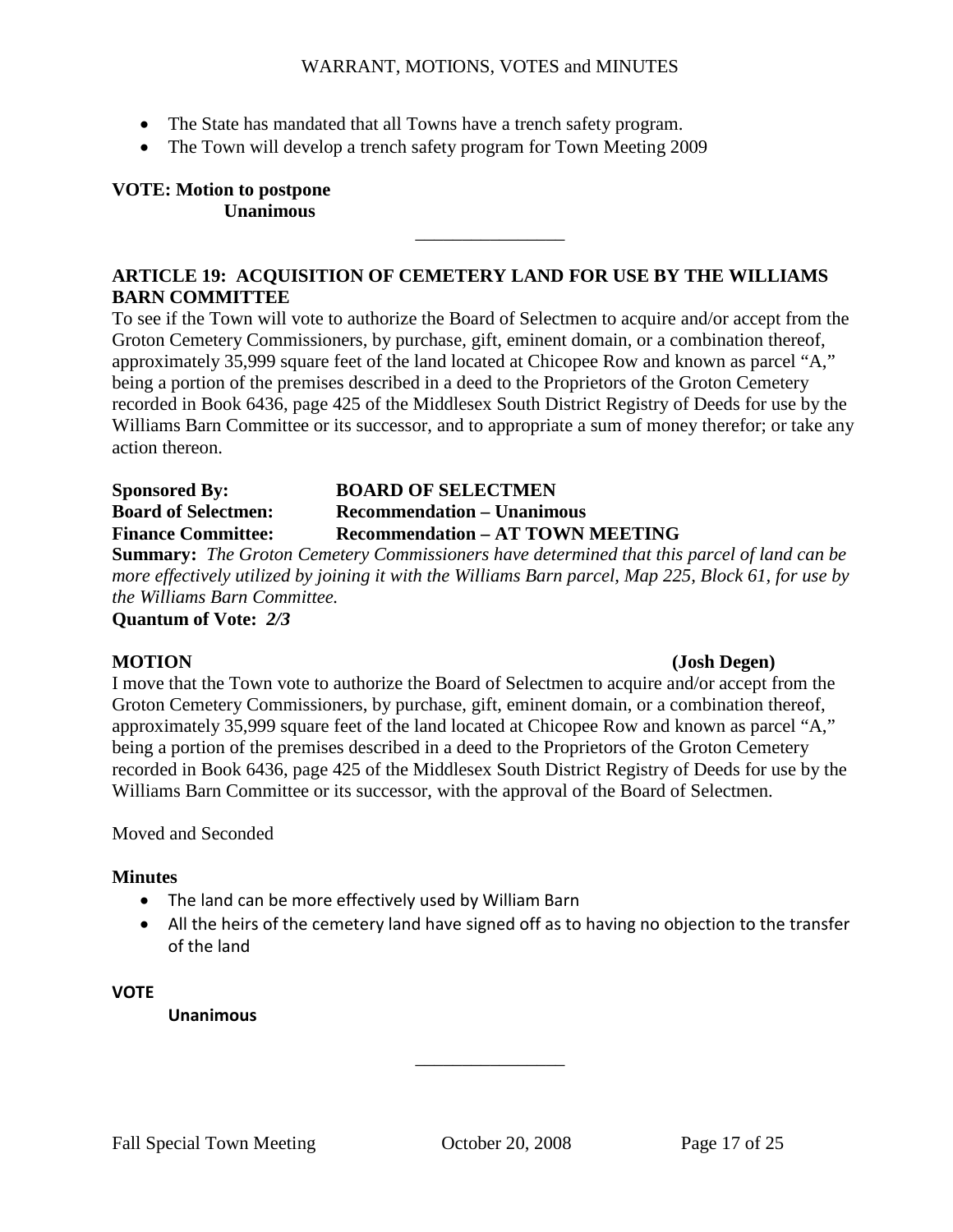#### **ARTICLE 20: TRANSFER FROM SEWER SURPLUS**

To see if the Town will vote to transfer \$55,000 from the Sewer Enterprise Fund Surplus to the Fiscal Year 2008 Sewer Enterprise Department budget, or take any action thereon.

**Sponsored By:** SEWER COMMISSION **Board of Selectmen: Recommendation – not disclosed Finance Committee: Recommendation – Unanimous Summary:** *To transfer funds from the Sewer Enterprise Fund Surplus to pay for unanticipated additional costs for the pump station improvements at Nod Road and Patridgeberry Woods.* 

**Quantum of Vote:** *Majority*

#### **MOTION (Josh Degen)**

I move that the Town vote to transfer \$50,000 from the Sewer Enterprise Excess and Deficiency Fund (Free Cash) to the Sewer Enterprise Department Budget.

*Explanation This article moves money out of free cash to the operations budget to cover unancipated costs for pump station improvements at Nod Road and Partridgeberry Woods. This funding was first voted in the Spring, but due to an oversight was not encumbered into the new Fiscal Year, closed to the Enterprise E & D Fund and must be voted out of the Enterprise Free Cash balance again.* 

Moved and Seconded

#### **Minutes**

• The Sewer Commission has reduced the amount to be transferred from \$55,000 to \$50,000

\_\_\_\_\_\_\_\_\_\_\_\_\_\_\_\_

• These monies come from the Sewer Commission's free cash, not the Town's

**VOTE** 

 **Unanimous** 

### **ARTICLE 21: LAND ACQUISITION, LOWELL ROAD**

To see if the Town will vote to authorize the Board of Selectmen to acquire, by purchase or otherwise, for the purposes of safety with respect to the existing Electric Light Department substation on Lowell Road and for relocating the office and operations of the Electric Light Department, all or a portion of the land located adjacent to the substation on Lowell Road, in its entirety being described as follows

A certain parcel of land located on Lowell Road, Groton, Massachusetts, containing 13.59 acres, more or less, record title standing in the name of Gloria Fuccillo, Trustee, 114 Realty Trust, under a Declaration of Trust recorded with the Middlesex South District Registry of Deeds in Book 14557 at Page 204, said parcel being shown on Groton Assessors' Map 233, Parcel 98, and being a portion of the premises described in a deed recorded in the Middlesex South Registry of Deeds, Book 14597, Page 368,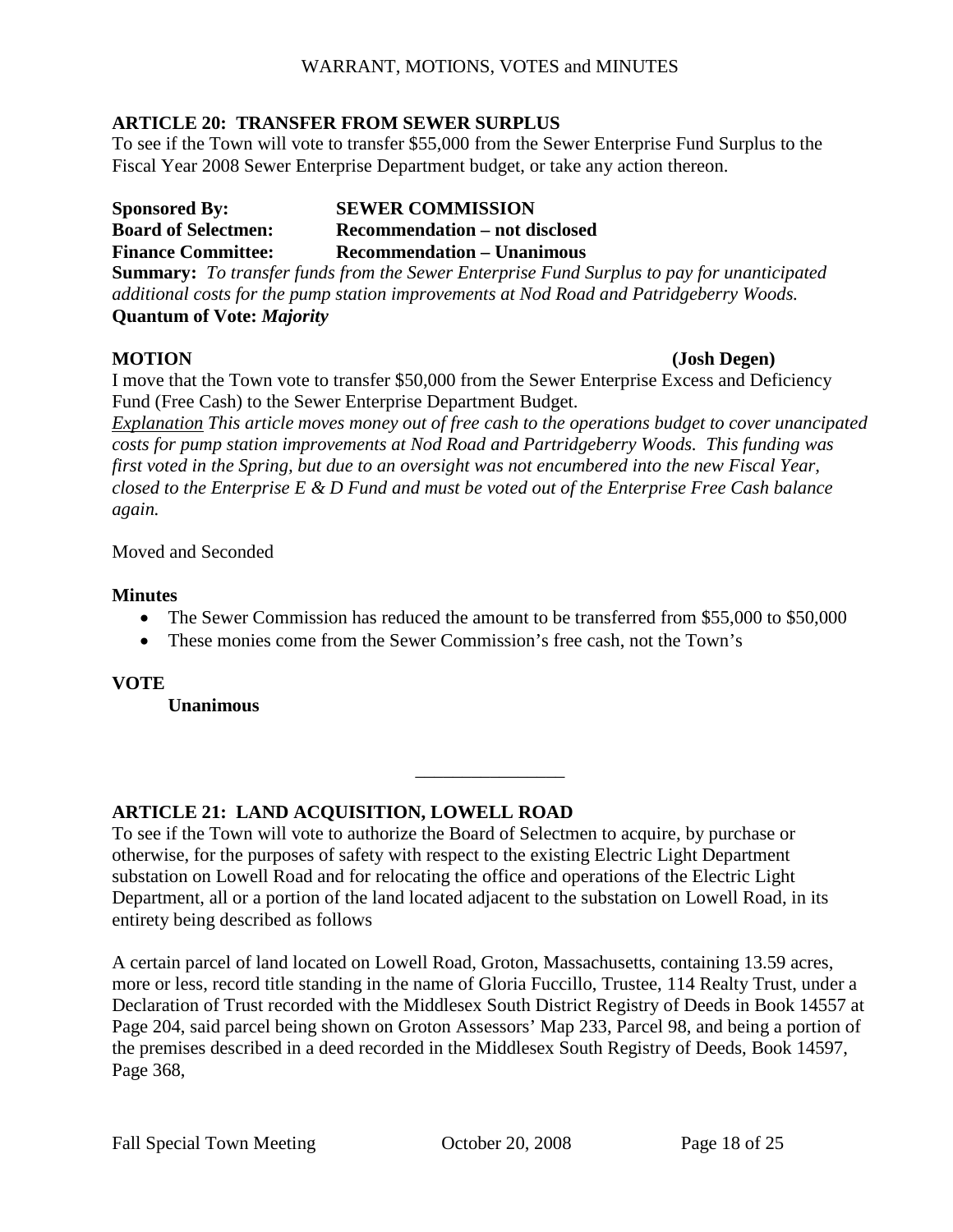or take any action thereon.

### **Sponsored By: GROTON ELECTRIC LIGHT DEPARTMENT Board of Selectmen: Recommendation – AT TOWN MEETING Finance Committee: Recommendation – no position – no taxpayer funds involved**

**Summary:** *To acquire the property adjacent to the Electric Light Department substation on Lowell Road.*

#### **Quantum of Vote:** *Majority*

#### **MOTION ( Josh Degen)**

I move that the Town vote to authorize the Board of Selectmen to acquire, by purchase or otherwise, for the purposes of safety with respect to the existing Electric Light Department substation on Lowell Road and for relocating the office and operations of the Electric Light Department, all or a portion of the land located adjacent to the substation on Lowell Road, in its entirety being described as follows:

A certain parcel of land located on Lowell Road, Groton, Massachusetts, containing 13.59 acres, more or less, record title standing in the name of Gloria Fuccillo, Trustee, 114 Realty Trust, under a Declaration of Trust recorded with the Middlesex South District Registry of Deeds in Book 14557 at Page 204, said parcel being shown on Groton Assessors' Map 233, Parcel 98, and being a portion of the premises described in a deed recorded in the Middlesex South Registry of Deeds, Book 14597, Page 368.

### Moved and Seconded

### **Minutes**

- GELD needs to move in order to facilitate the development of Station Avenue
- A previous Town Meeting enabled eminent domain taking of this land. GELD would prefer to negotiate for the land
- Any new structure would not involve the Town. GELD would fund it's construction
- This is an ideal site for GELD as it is adjacent to a GELD production facility
- The land purchase terms are still under negotiation
- The land near Shaw's, owned by GELD, is not the best suited land for the office. However, it is land that could be utilized later.
- Access to the property will be via an existing access road. Neighbors observed that this access road is narrow and steep, and would recommend revision.
- GELD, in response to a question form the Finance Committee, state dthat they will not move on the property unless there is \$0 or minimal impact to the ratepayers.

### **VOTE**

 **Majority** 

### **ARTICLE 22: ELECTRIC LIGHT DEPARTMENT APPROPRIATION OF FUNDS FOR LAND ACQUISITION**

To see if the Town will vote to use such sum, or sums or money, as may be appropriated by the Electric Light Department, whether from the proceeds of the sale of the land and buildings at Station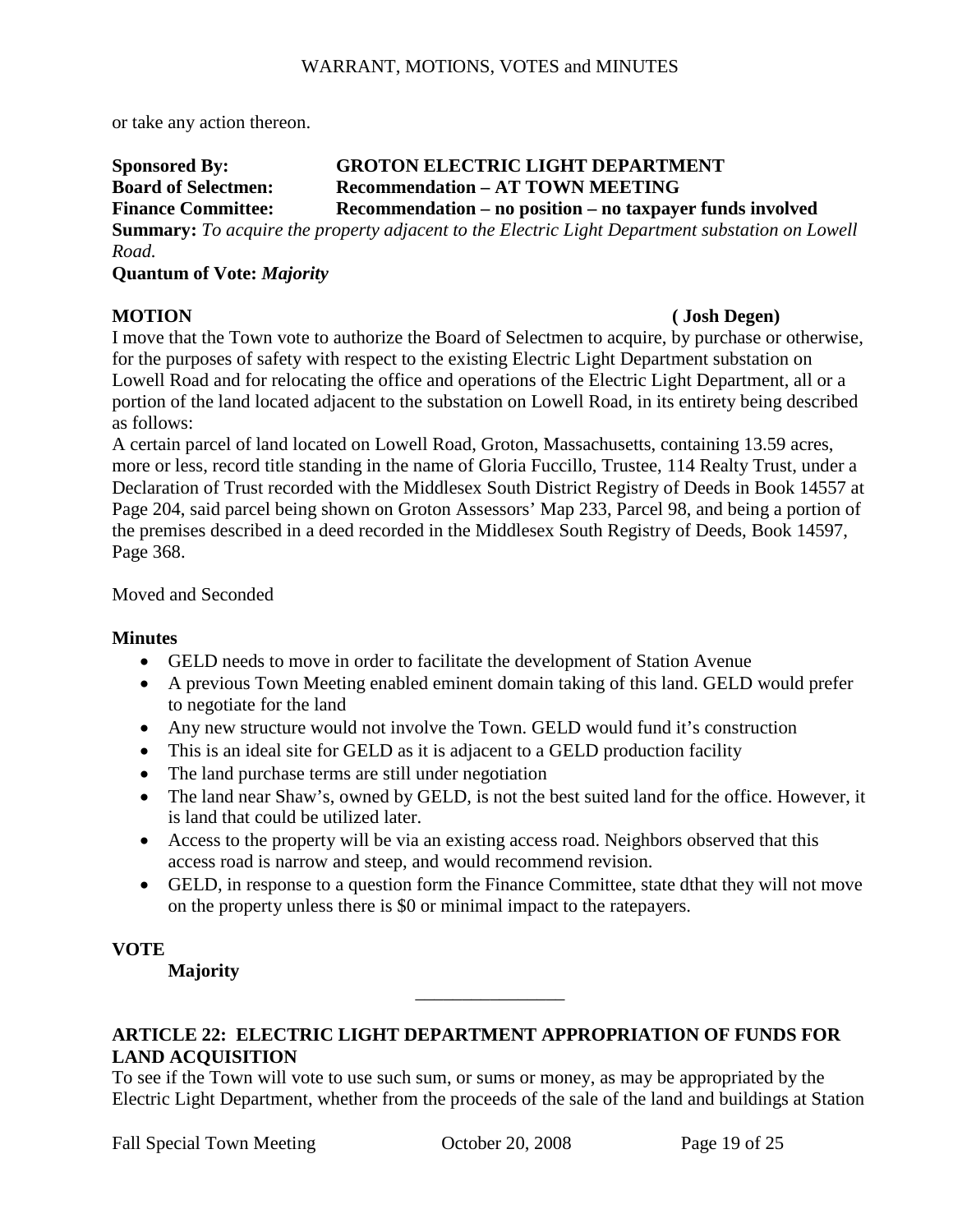Avenue, Groton, Massachusetts, which property is presently occupied by the Electric Light Department, or other Electric Light Department funds, for the payment of the sums required for the acquisition, by purchase or otherwise, and development of, the land adjacent to the existing Electric Light Department substation on Lowell Road and described in the previous Article.

### **Sponsored By: GROTON ELECTRIC LIGHT DEPARTMENT Board of Selectmen: Recommendation – AT TOWN MEETING Finance Committee: Recommendation – AT TOWN MEETING**

**Summary:** *To dedicate the funds from a potential sale of the property on Station Avenue used by the Electric Light Department to costs of acquisition and development of the property adjacent to the Electric Light Department substation on Lowell Road. If a sale of the Station Avenue property does not materialize, then acquisition costs will come entirely from Light Department funds.*  **Quantum of Vote:** *2/3* 

#### **MOTION (Anna Eliot)**

I move that the Town vote to use such sum, or sums or money, as may be appropriated by the Electric Light Department, whether from the proceeds of the sale of the land and buildings at Station Avenue, Groton, Massachusetts, which property is presently occupied by the Electric Light Department, or other Electric Light Department funds, for the payment of the sums required for the acquisition, by purchase or otherwise, and development of, the land adjacent to the existing Electric Light Department substation on Lowell Road as described in Article 21 of the warrant for this Town Meeting.

Moved and Seconded

**VOTE** 

 **Unanimous** 

### **ARTICLE 23: WIND ENERGY CONVERSION FACILITIES**

To see if the Town will vote to amend Chapter 218, Zoning, of the Code of the Town of Groton, by amending Sections 218-4 Definitions, 218-13 Schedule of Use Regulations, and 218-25 Site Plan Review, and by adding a new section 218-25.2 entitled, "Wind Energy Conversion Facilities," including meteorological towers and windmills, on file in the Office of the Town Clerk, or take any action thereon.

\_\_\_\_\_\_\_\_\_\_\_\_\_\_\_\_

#### **Sponsored By:** PLANNING BOARD<br>
Board of Selectmen: Recommendation – A' **Becommendation – AT TOWN MEETING Finance Committee: Recommendation – AT TOWN MEETING**

**Summary:** *The proposed zoning amendment will establish a permitting process for wind energy conversion facilities. Small Scale Wind Energy Conversion Facilities (height up to 65 ft) will be permitted by right, and Large Scale Wind Energy Conversion Facilities will require a special permit from the Planning Board.*

**Quantum of Vote: 2/3**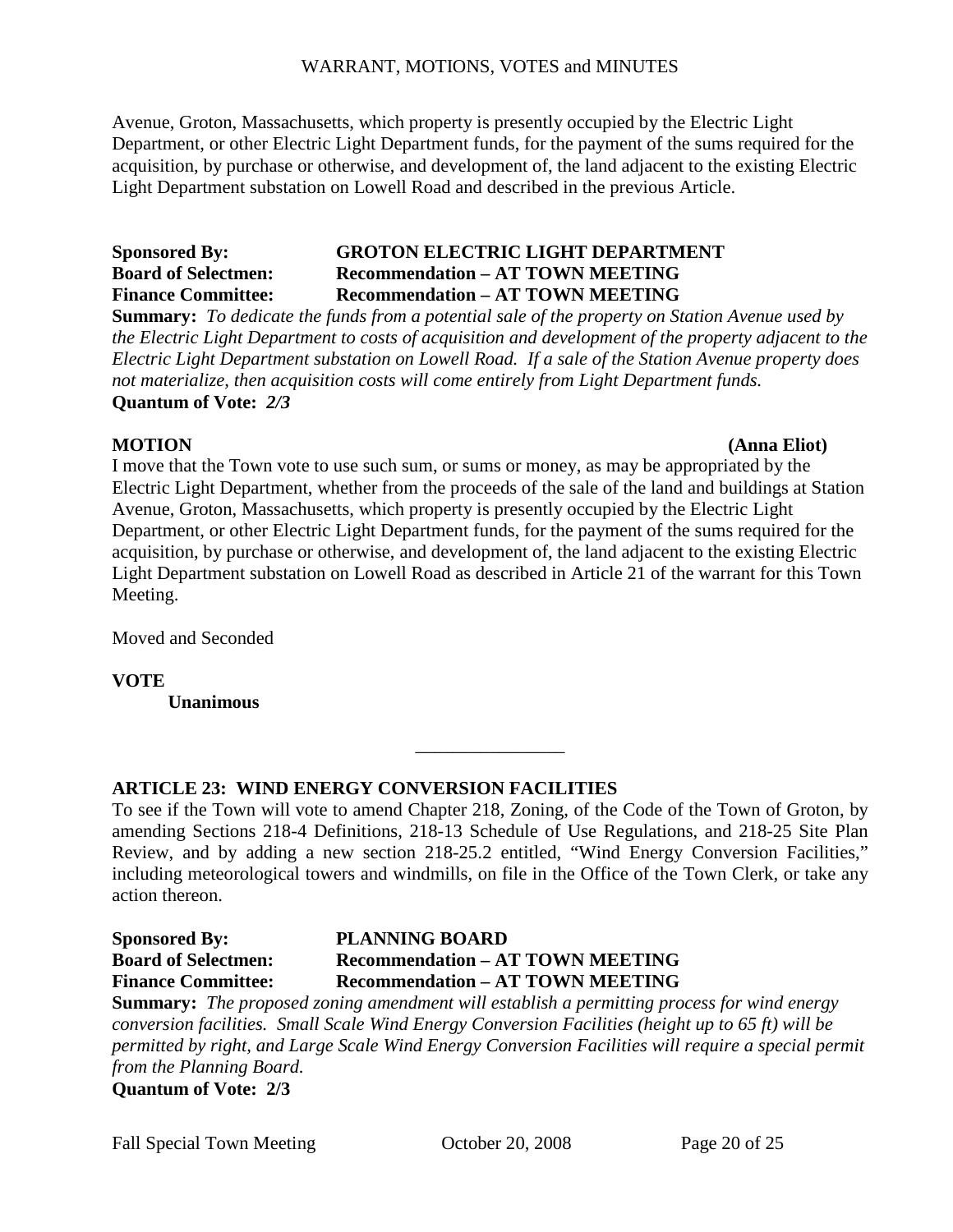#### **MOTION (Anna Eliot)**

I move that the Town vote to amend Chapter 218, Zoning, of the Code of the Town of Groton, Sections 218-4, 218-13 and 218-25, and the addition of a new Section 218-25.2, Wind Energy Conversion Facilities," as described in the warrant for this Town Meeting and set forth in the Planning Board report entitled "Wind Energy Conversion Facilities" on file in the Office of the Town Clerk.

Moved and Seconded

### **Minutes**

- The passage of this Article will establish a process for wind conversion facilities
- Planning Board
	- o Permitting process needed to anticipate a move away from oil facilities
	- o Currently, there are no rules on the books for wind energy
	- o Facilities less than 65' will be allowed "by right"; a building permit will be required
	- o 65' and higher is considered "large scale" and will require a special permit
- Russell J Burke offered amendment #1 from the floor:

"I move to amend the text of the Wind Energy Conversion Facilities provisions as follows: Amend page 5, item 3. b (1) Height by striking out the number "400" in the first paragraph and in item (a) and replacing it with the number "200".

Quantum of Vote: Majority

Motion to amend was Moved and Seconded

### **VOTE** on motion to amend **Majority**

• Russell J. Burke offered amendment #2 from the floor:

"I move to amend Article 23 (editor note: Chapter 218, Zoning, of the Code of the Town of Groton Section 218-4 Definitions) as follows: Amend definition of Small Energy Wind Energy device by adding the word "not" after the word "does".

Quantum of Vote: Majority

Motion to amend was Moved and Seconded

#### **VOTE** on motion to amend **Majority**

- Amendment #3 was offered with the intention of replacing "Y" in Section 218-13 Schedule of Use Regulations with "PB".
	- o Voter discussed with Town Counsel for proper wording.
	- o Planning Board member pointed out that the accompanying text does not support the change to the Schedule of Use Regulations.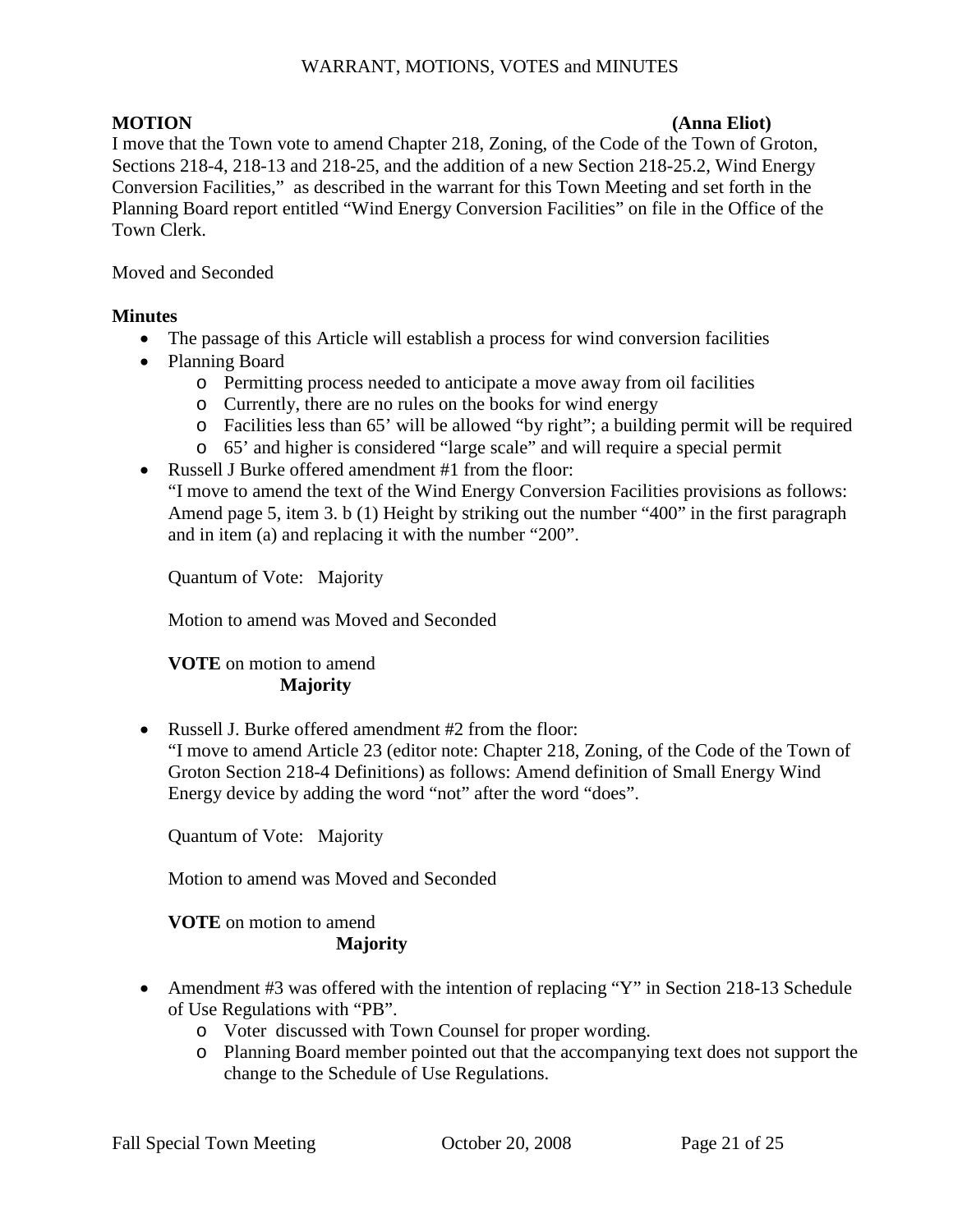- o Planning Board member pointed out that no Special Permit criteria is included in the by-law.
- o An Amendment of the Second Rank was discussed, but never offered, to limit the main amendment (#3) to Small Scale Wind Energy Conversion devices.
- o **Amendment 3 was withdrawn by unanimous consent of Town Meeting.**
- **(Main Motion)** MOTION TO POSTPONE INDEFINITELY
	- o Moved and Seconded

#### **Minutes**

• Question to Town Counsel: If a structure is not in By-Law, is it permitted? o By Chapter 218.22, it would be allowed.

#### **MOTION to MOVE THE QUESTION VOTE: Unanimous**

### **MOTION TO POSTPONE INDEFINITELY VOTE: Defeated**

#### **MOTION TO MOVE THE MAIN MOTION AS AMENDED POINT OF ORDER: NO QUORUM PRESENT**

- Clerk swore 4 tellers
- Clerks counted a total of 109 voters
	- o **Quorum of 134 not present**
- **Moderator:** Due to the difficulty of getting a quorum next week, the Moderator was willing to entertain a motion to dissolve the Meeting if the proponents of Articles 23, 24 and 25 were willing to wait until the next Town Meeting.
	- o **Article 23:** Planning Board agreed
	- o **Article 24:** Planning Board agreed
	- o **Article 25:** was proposed to be Indefinitely Postponed
- **TOWN MEETING WAS DISSOLVED BY MAJORITY VOTE at 10:30 PM** \_\_\_\_\_\_\_\_\_\_\_\_\_\_\_\_

### **ARTICLES NOT ACTED UPON**

### **ARTICLE 24: AMEND ACCESSORY APARTMENT BYLAW**

To see if the Town will vote to amend Chapter 218, Zoning, of the Code of the Town of Groton Section 218-16D Accessory Apartments and Section 218-13 Schedule of Use Regulations as follows:

- 1. Amend Item 218-16D(1) Purpose by deleting the words "adding to the number of buildings in the Town, or" in the first sentence. The item as amended will read as follows:
	- (1) Purpose. For the purpose of (a) providing small additional dwelling units to rent without adding to the number of buildings in the Town, or substantially altering the appearance of the Town, (b) providing alternative housing options; and (c) enabling owners of single family dwellings larger than required for their present needs to share space and the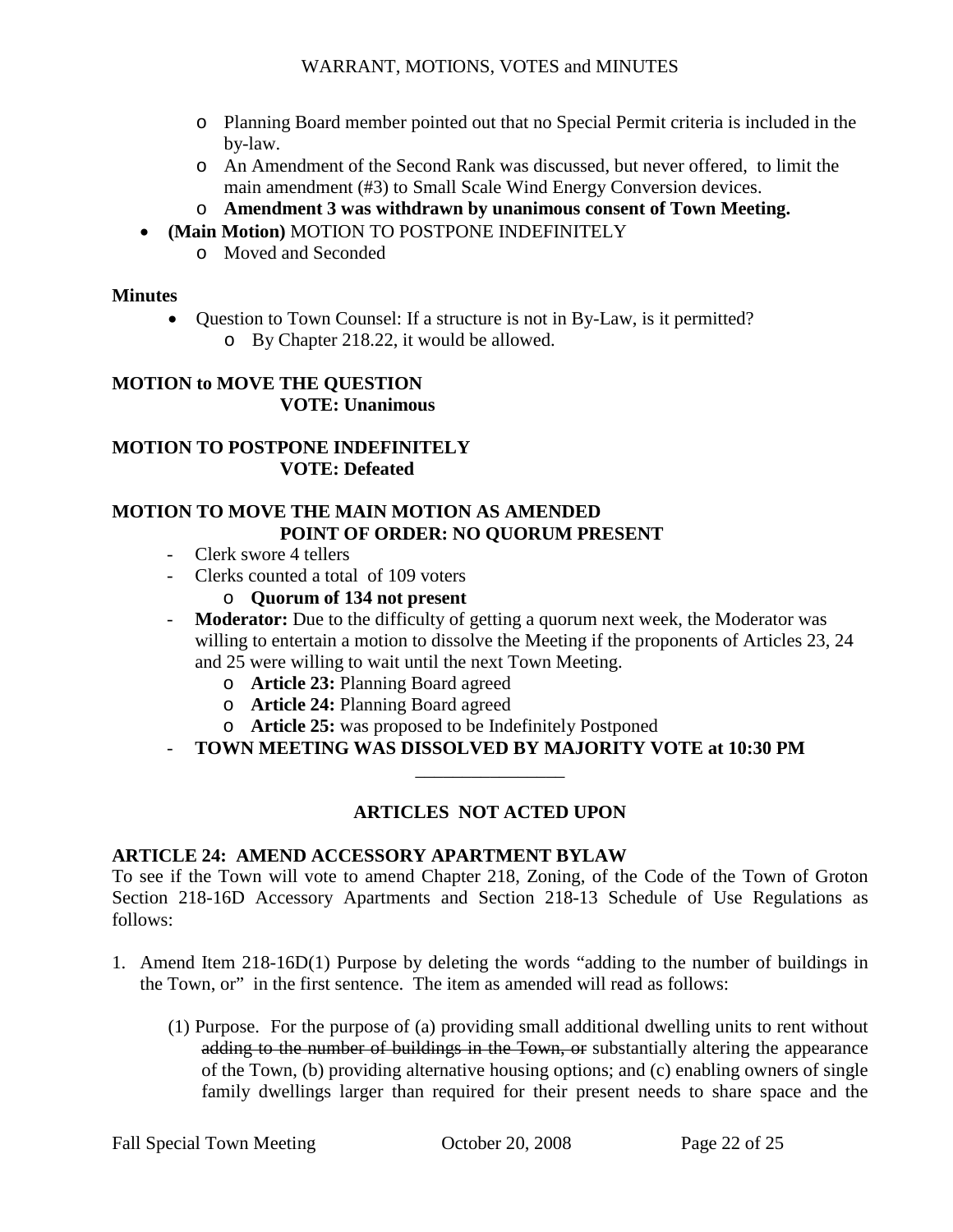burdens of home ownership, the Board of Appeals may grant a special permit in accordance with the following requirements.

- 2. Amend Item 218-16D(3)(c) by deleting the words "shall be located in the principal residential structure on the premises" at the end of the second sentence and by adding the words "and may be attached or detached" after the word "and." The item as amended will read as follows:
	- (c) Not more than one accessory apartment may be established on a lot. The accessory apartment shall not exceed 800 square feet in floor space and may be attached or detached.
- 3. Amend Item 218-16D(3)(d) by deleting the existing paragraph in its entirety and replacing it with the following:
	- (d) The accessory apartment shall not detract from the residential character of the property or the neighborhood.
- 4. Amend Section 218-13 Use Regulations by inserting the following use in the Accessory Section:

|                                                                               | $R-A$     | $R-B$     | $B-1$   | $M-1$ |  |  |
|-------------------------------------------------------------------------------|-----------|-----------|---------|-------|--|--|
| <sup>1</sup> Accessory Apartments as regulated under<br>$\frac{8}{9}$ 218-16D | <b>SP</b> | <b>SP</b> | CD<br>ມ |       |  |  |

Or take any other action thereon.

### **Sponsored By: PLANNING BOARD Board of Selectmen: Recommendation – AT TOWN MEETING Finance Committee: Recommendation – AT TOWN MEETING**

**Summary:** *The proposed zoning amendment allows construction of accessory apartments, not to exceed 800 square feet, to be located in accessory structures, whether attached or detached. Accessory apartments require a special permit from the Zoning Board of Appeals.*

\_\_\_\_\_\_\_\_\_\_\_\_\_\_\_\_

**Quantum of Vote: 2/3** 

### **ARTICLE 25: AMEND CHAPTER 119 BUILDING NUMBERING**

To see if the Town will vote to amend the Code of the Town of Groton, Chapter 119 Buildings, Numbering of, by deleting existing Chapter 119 in its entirety, and by substituting therefor a new Chapter 119 Buildings, Numbering of, the text of which is on file in the Office of the Town Clerk, or take any action thereon.

| <b>Sponsored By:</b>                   | <b>BOARD OF SELECTMEN</b>                                                                          |
|----------------------------------------|----------------------------------------------------------------------------------------------------|
| <b>Board of Selectmen:</b>             | <b>Recommendation - AT TOWN MEETING</b>                                                            |
| <b>Finance Committee:</b>              | <b>Recommendation – AT TOWN MEETING</b>                                                            |
|                                        | <b>Summary:</b> Through the adoption of this bylaw it will clarify the existing building numbering |
| procedures for public safety purposes. |                                                                                                    |
| <b>Quantum of Vote: Majority</b>       |                                                                                                    |

Fall Special Town Meeting Corober 20, 2008 Page 23 of 25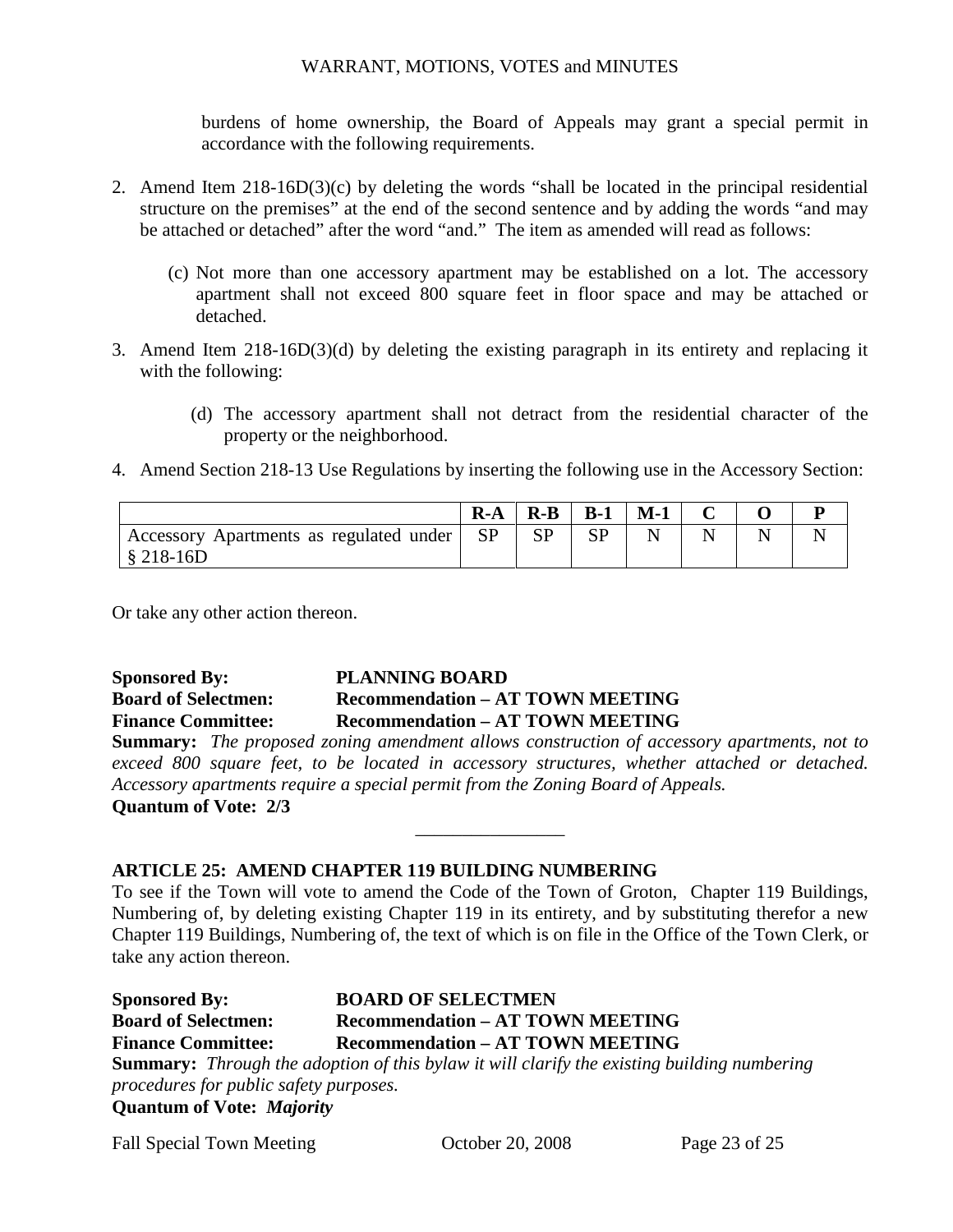\_\_\_\_\_\_\_\_\_\_\_\_\_\_\_\_

And you will serve this warrant by posting a true and attested copy of the same in at least two public places in said Groton, fourteen days before the day appointed for said meeting.

Hereof fail not and make return of your doings to the Town Clerk on or before time of said meeting.

Given under our hands this 6th day of October in the year of our Lord, Two Thousand Eight.

OFFICER'S RETURN Groton Middlesex

Pursuant to the within Warrant, I have this day notified the Inhabitants to assemble at the Time, place and for the purpose Within mentioned as within directed. Personally posted by constable.

Constable

Date Duly Posted

### **GROTON BOARD OF SELECTMEN**

\_\_\_\_\_\_\_\_\_\_\_\_\_\_\_\_\_\_\_\_\_\_\_\_\_\_\_\_\_\_\_\_

\_\_\_\_\_\_\_\_\_\_\_\_\_\_\_\_\_\_\_\_\_\_\_\_\_\_\_\_\_\_\_\_

\_\_\_\_\_\_\_\_\_\_\_\_\_\_\_\_\_\_\_\_\_\_\_\_\_\_\_\_\_\_\_\_

\_\_\_\_\_\_\_\_\_\_\_\_\_\_\_\_\_\_\_\_\_\_\_\_\_\_\_\_\_\_\_\_

Joshua A. Degen, Chairman

Stuart S. Schulman, Vice Chairman

Anna Eliot, Clerk

George F. Dillon, Member

Fall Special Town Meeting Corober 20, 2008 Page 24 of 25